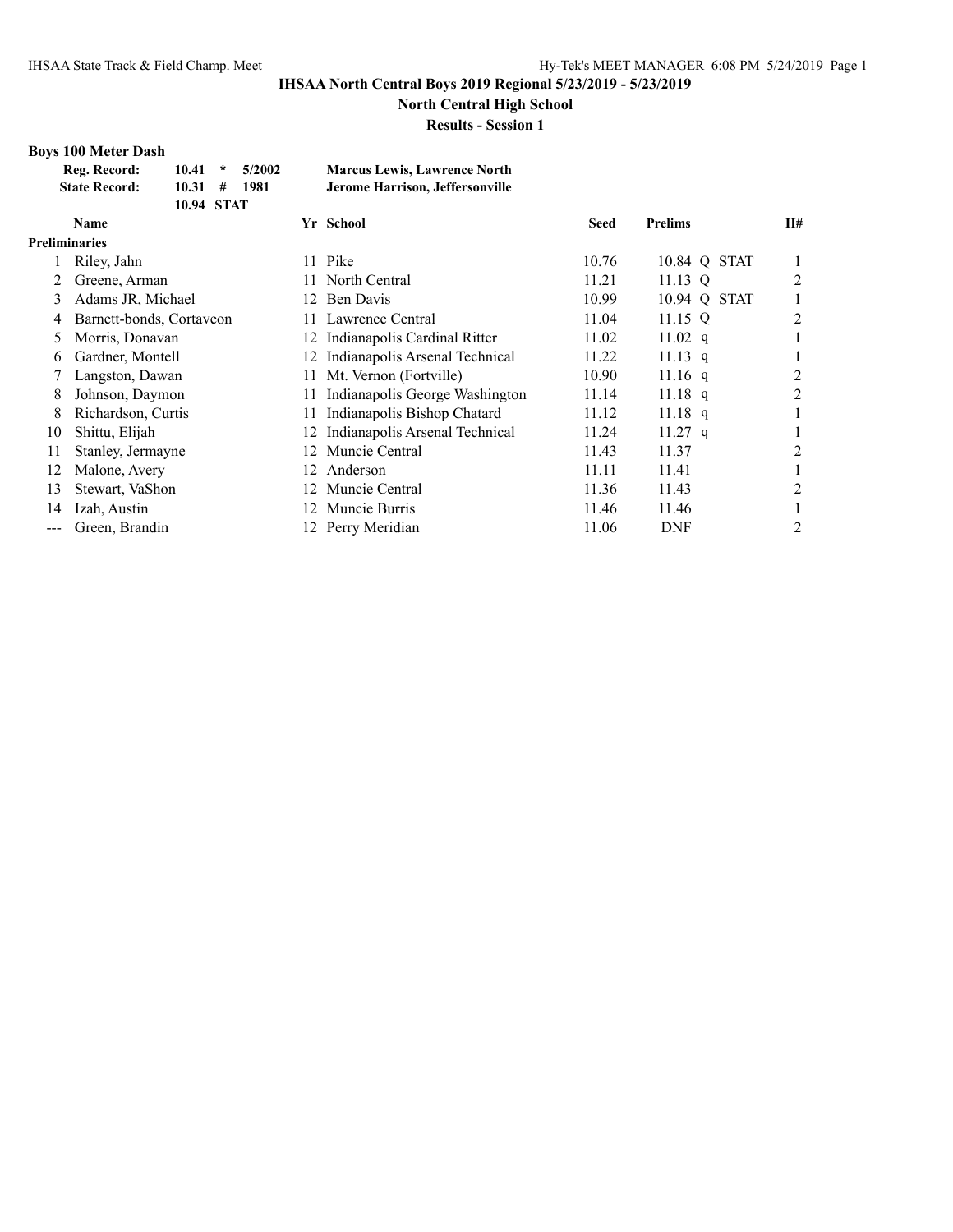**North Central High School**

**Results - Session 1**

# **Boys 100 Meter Dash**

| Reg. Record:         | $10.41$ *  | 5/2002 | <b>Marcus Lewis, Lawrence North</b> |
|----------------------|------------|--------|-------------------------------------|
| <b>State Record:</b> | 10.31#     | 1981   | Jerome Harrison, Jeffersonville     |
|                      | 10.94 STAT |        |                                     |

|               | <b>Name</b>                |     | Yr School                         | <b>Prelims</b> | <b>Finals</b> |             | <b>Points</b> |
|---------------|----------------------------|-----|-----------------------------------|----------------|---------------|-------------|---------------|
| <b>Finals</b> |                            |     |                                   |                |               |             |               |
|               | Adams JR, Michael          |     | 12 Ben Davis                      | 10.94          | 10.71         | <b>STAT</b> | 10            |
|               | 2 Riley, Jahn              | 11. | Pike                              | 10.84          | 10.75         | <b>STAT</b> | 8             |
|               | 3 Richardson, Curtis       | 11. | Indianapolis Bishop Chatard       | 11.18          | 10.92         | <b>STAT</b> | 6             |
| 4             | Johnson, Daymon            | 11. | Indianapolis George Washington    | 11.18          | 10.97         |             |               |
|               | 5 Barnett-bonds, Cortaveon | 11. | Lawrence Central                  | 11.15          | 10.98         |             |               |
| 6             | Greene, Arman              | 11. | North Central                     | 11.13          | 11.01         |             |               |
|               | Gardner, Montell           |     | 12 Indianapolis Arsenal Technical | 11.13          | 11.02         |             | ∍             |
| 8             | Langston, Dawan            | 11. | Mt. Vernon (Fortville)            | 11.16          | 11.05         |             |               |
| 9             | Morris, Donavan            |     | 12 Indianapolis Cardinal Ritter   | 11.02          | 11.06         |             |               |
| 10            | Shittu, Elijah             |     | 12 Indianapolis Arsenal Technical | 11.27          | 11.18         |             |               |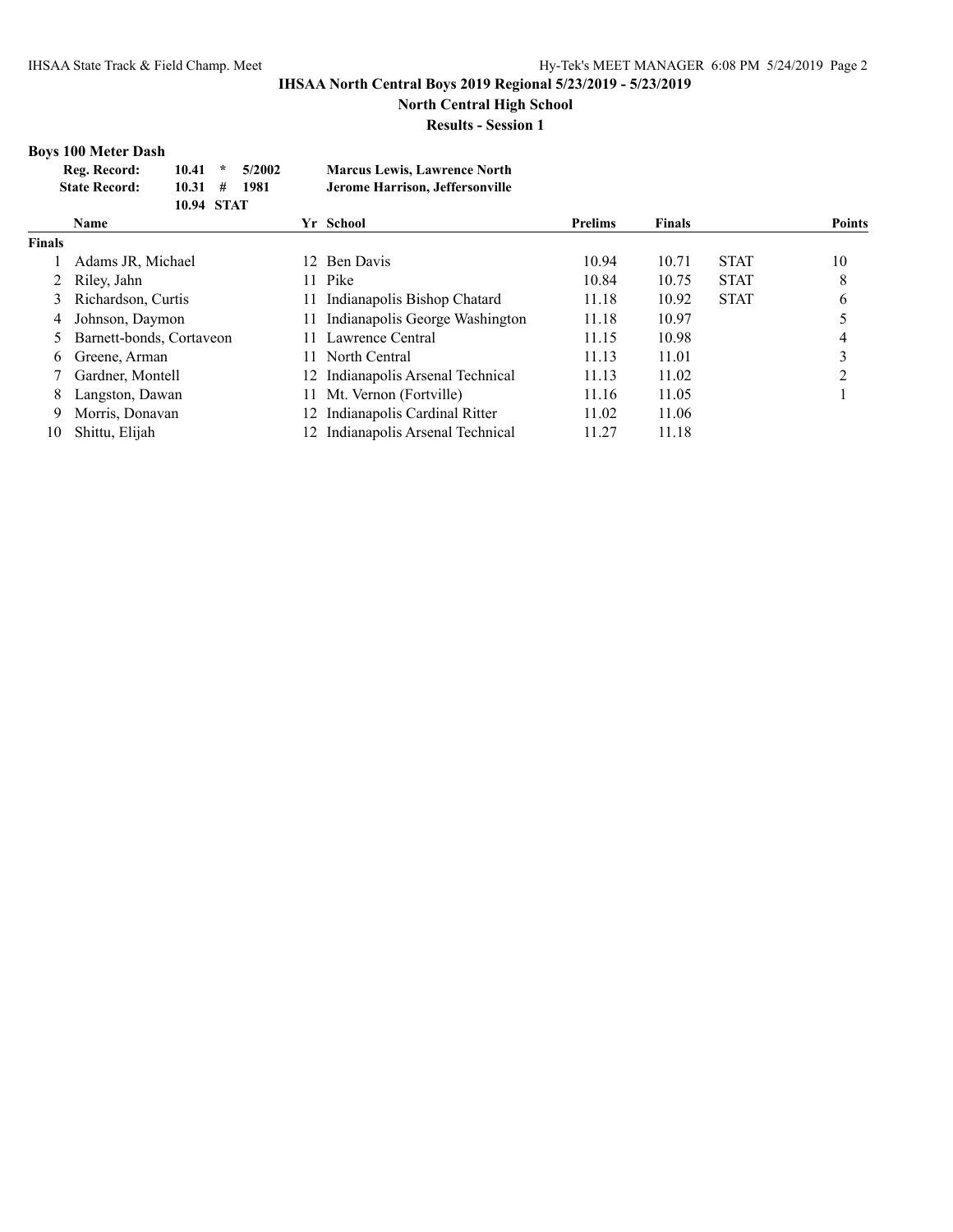**North Central High School**

**Results - Session 1**

# **Boys 200 Meter Dash**

| Reg. Record:         | $21.34 \div 5/1977$ |      | <b>Madison Miller, Indpls. Tech</b>    |
|----------------------|---------------------|------|----------------------------------------|
| <b>State Record:</b> | 21.10#              | 1982 | <b>Jeffery Patrick, Gary Roosevelt</b> |
|                      | 22.08 STAT          |      |                                        |

|     | <b>Name</b>          |     | Yr School                         | <b>Seed</b> | <b>Prelims</b> | <b>H#</b>      |
|-----|----------------------|-----|-----------------------------------|-------------|----------------|----------------|
|     | <b>Preliminaries</b> |     |                                   |             |                |                |
|     | Riley, Jahn          | 11  | Pike                              | 21.46       | 22.13 Q        |                |
|     | Echols Jr, Lamar     |     | 10 Pike                           | 21.96       | 22.39 Q        | $\overline{c}$ |
| 3   | Morris, Donavan      | 12  | Indianapolis Cardinal Ritter      | 22.79       | 22.76 Q        | $\overline{2}$ |
| 4   | Adams JR, Michael    | 12. | Ben Davis                         | 21.98       | 22.81 Q        |                |
| 5   | Charles, Quentin     |     | 12 Muncie Central                 | 23.30       | $22.82$ q      |                |
| 6   | Stitt, Wesley        | 11. | Delta                             | 23.19       | $22.83$ q      | $\overline{2}$ |
|     | Burns, Rodney        |     | 11 North Central                  | 22.69       | $22.86$ q      |                |
| 8   | Greene, Arman        | 11. | North Central                     | 22.63       | $22.87$ q      | 2              |
| 9   | Langston, Dawan      |     | 11 Mt. Vernon (Fortville)         | 22.03       | $22.98$ q      |                |
| 10  | Allen, Jalen         |     | 12 Indianapolis Arsenal Technical | 22.76       | $23.15$ q      |                |
| 11  | Porter, Jailin       |     | 12 Mt. Vernon (Fortville)         | 22.42       | 23.22          | $\overline{2}$ |
| 12  | Crisp, Brandon       | 11. | Muncie Central                    | 23.26       | 23.49          | $\overline{c}$ |
| 13  | James, Kenneth       | 10  | Lawrence North                    | 22.78       | 23.69          | $\overline{2}$ |
| 14  | Smith, Keyshawn      | 11. | Lawrence North                    | 22.81       | 24.72          |                |
| --- | Rayner, Dahaven      |     | 12 Lawrence Central               | 23.03       | <b>DNF</b>     |                |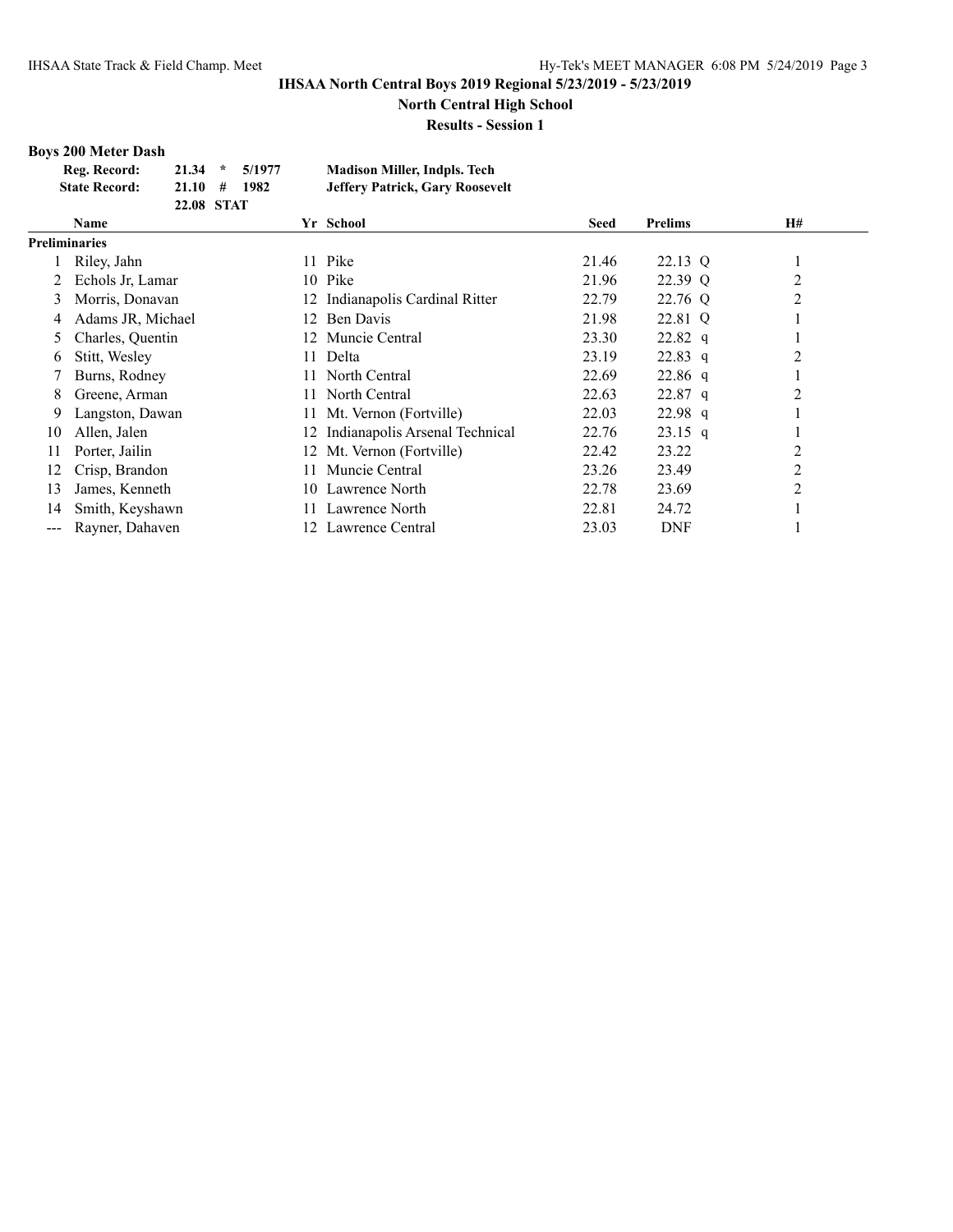**North Central High School**

**Results - Session 1**

# **Boys 200 Meter Dash**

| Reg. Record:         | $21.34$ *  | 5/1977 | <b>Madison Miller, Indpls. Tech</b>    |
|----------------------|------------|--------|----------------------------------------|
| <b>State Record:</b> | 21.10#     | 1982   | <b>Jeffery Patrick, Gary Roosevelt</b> |
|                      | 22.08 STAT |        |                                        |

|               | Name               |                 | Yr School                         | <b>Prelims</b> | <b>Finals</b> |             | <b>Points</b> |
|---------------|--------------------|-----------------|-----------------------------------|----------------|---------------|-------------|---------------|
| <b>Finals</b> |                    |                 |                                   |                |               |             |               |
|               | Riley, Jahn        |                 | 11 Pike                           | 22.13          | 21.62         | <b>STAT</b> | 10            |
|               | 2 Echols Jr, Lamar |                 | 10 Pike                           | 22.39          | 22.11         |             | 8             |
|               | 3 Langston, Dawan  | 11-             | Mt. Vernon (Fortville)            | 22.98          | 22.70         |             | 6             |
| 4             | Stitt, Wesley      | 11.             | Delta                             | 22.83          | 22.72         |             |               |
|               | 5 Greene, Arman    | 11.             | North Central                     | 22.87          | 22.73         |             |               |
| 6             | Burns, Rodney      | 11              | North Central                     | 22.86          | 22.79         |             | 3             |
|               | Charles, Quentin   | 12 <sup>1</sup> | Muncie Central                    | 22.82          | 22.82         |             | ↑             |
| 8             | Allen, Jalen       |                 | 12 Indianapolis Arsenal Technical | 23.15          | 22.92         |             |               |
| 9             | Morris, Donavan    |                 | 12 Indianapolis Cardinal Ritter   | 22.76          | 23.03         |             |               |
| 10            | Adams JR, Michael  |                 | 12 Ben Davis                      | 22.81          | 23.41         |             |               |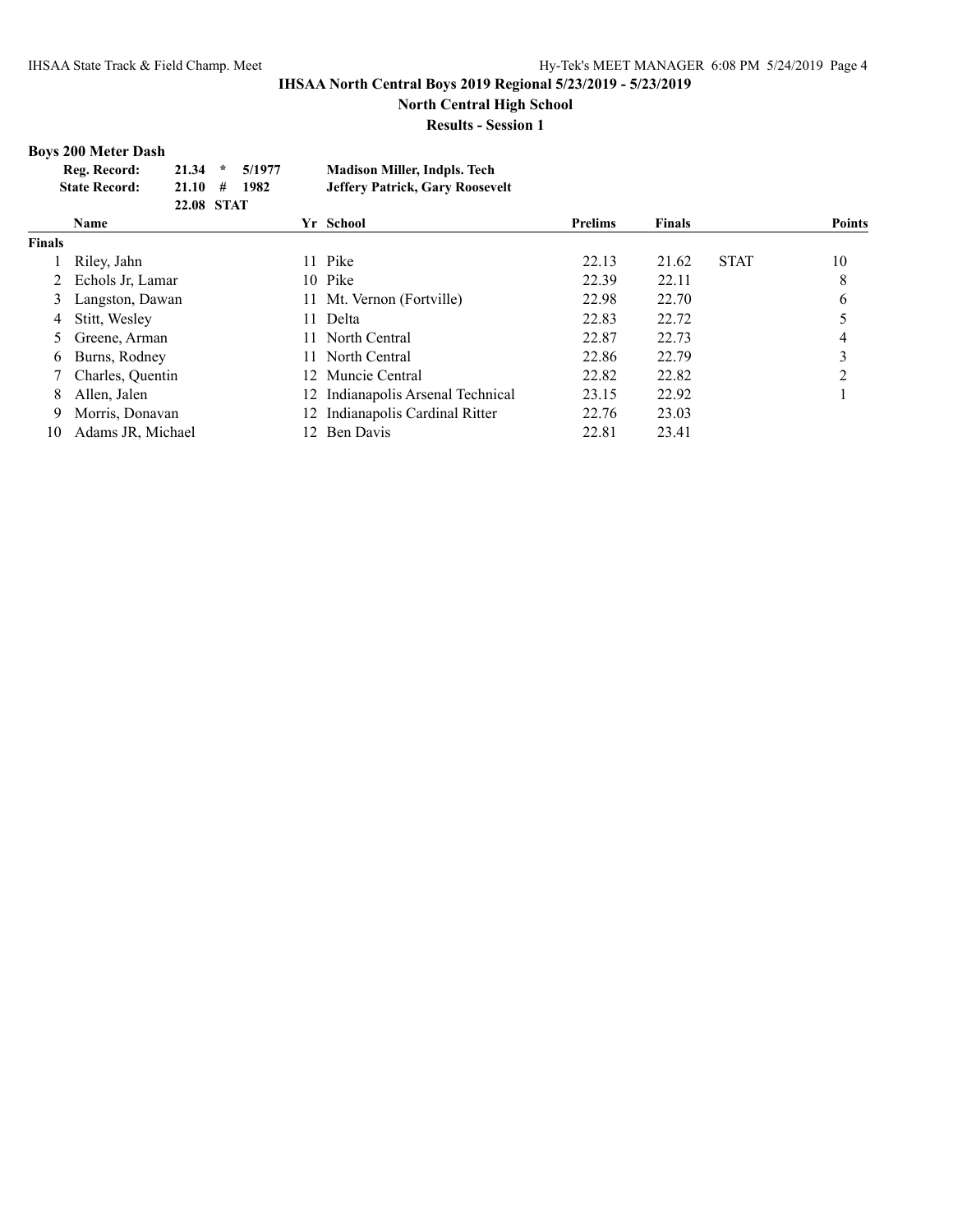**North Central High School**

**Results - Session 1**

# **Boys 400 Meter Dash**

| Reg. Record:         | $47.94$ *  | 5/1974 | <b>A Watkins, North Central</b> |
|----------------------|------------|--------|---------------------------------|
| <b>State Record:</b> | 46.99#     | 2002   | David Neville, Merrillville     |
|                      | 49.40 STAT |        |                                 |

|                        | <b>Name</b>       |     | Yr School                           | <b>Seed</b> | <b>Finals</b> |             | H#             | <b>Points</b>  |
|------------------------|-------------------|-----|-------------------------------------|-------------|---------------|-------------|----------------|----------------|
| <b>Finals</b>          |                   |     |                                     |             |               |             |                |                |
|                        | Riley, Jahn       | 11  | Pike                                | 48.63       | 48.21         | <b>STAT</b> | 2              | 10             |
|                        | Clay, Damian      |     | 12 North Central                    | 49.36       | 49.47         |             | $\overline{2}$ | 8              |
| 3                      | Higgins, Maurice  | 12. | Ben Davis                           | 49.56       | 49.87         |             | 2              | 6              |
| 4                      | Adkins, Britton   | 12. | New Castle                          | 50.32       | 50.53         |             | $\overline{c}$ |                |
| 5                      | Trittipo, Braxton |     | 12 Mt. Vernon (Fortville)           | 49.89       | 50.61         |             | $\overline{2}$ | 4              |
| 6                      | Rome, Emanuell    |     | 12 North Central                    | 50.05       | 50.92         |             | 2              | 3              |
|                        | Duncan, David     | 12. | International School of Indian      | 50.78       | 51.11         |             | 2              | $\overline{c}$ |
| 8                      | West, Armand      | 11. | Herron                              | 51.33       | 51.19         |             | -              |                |
| 9                      | Wayne, James      | 12. | Indianapolis Cathedral              | 51.94       | 51.38         |             | ш              |                |
| 10                     | Foster, Justin    | 12. | Covenant Christian (Indpls)         | 50.73       | 51.48         |             | 2              |                |
| 11                     | Whitehead, Cole   | 10  | Yorktown                            | 51.84       | 51.75         |             | -              |                |
| 12                     | Moody, Aaron      | 11  | Ben Davis                           | 50.82       | 52.02         |             | 2              |                |
| 13                     | Taylor, Michael   | 12. | <b>Anderson Preparatory Academy</b> | 50.89       | 52.19         |             | $\overline{2}$ |                |
| 14                     | Bakare, Mobolaji  | 12. | Indianapolis Arsenal Technical      | 51.61       | 52.87         |             |                |                |
| 15                     | Funkhouser, Aaron | 9.  | <b>Jay County</b>                   | 52.87       | 53.82         |             |                |                |
| $\qquad \qquad \cdots$ | Charles, Quentin  | 12. | Muncie Central                      | 52.90       | <b>DNF</b>    |             |                |                |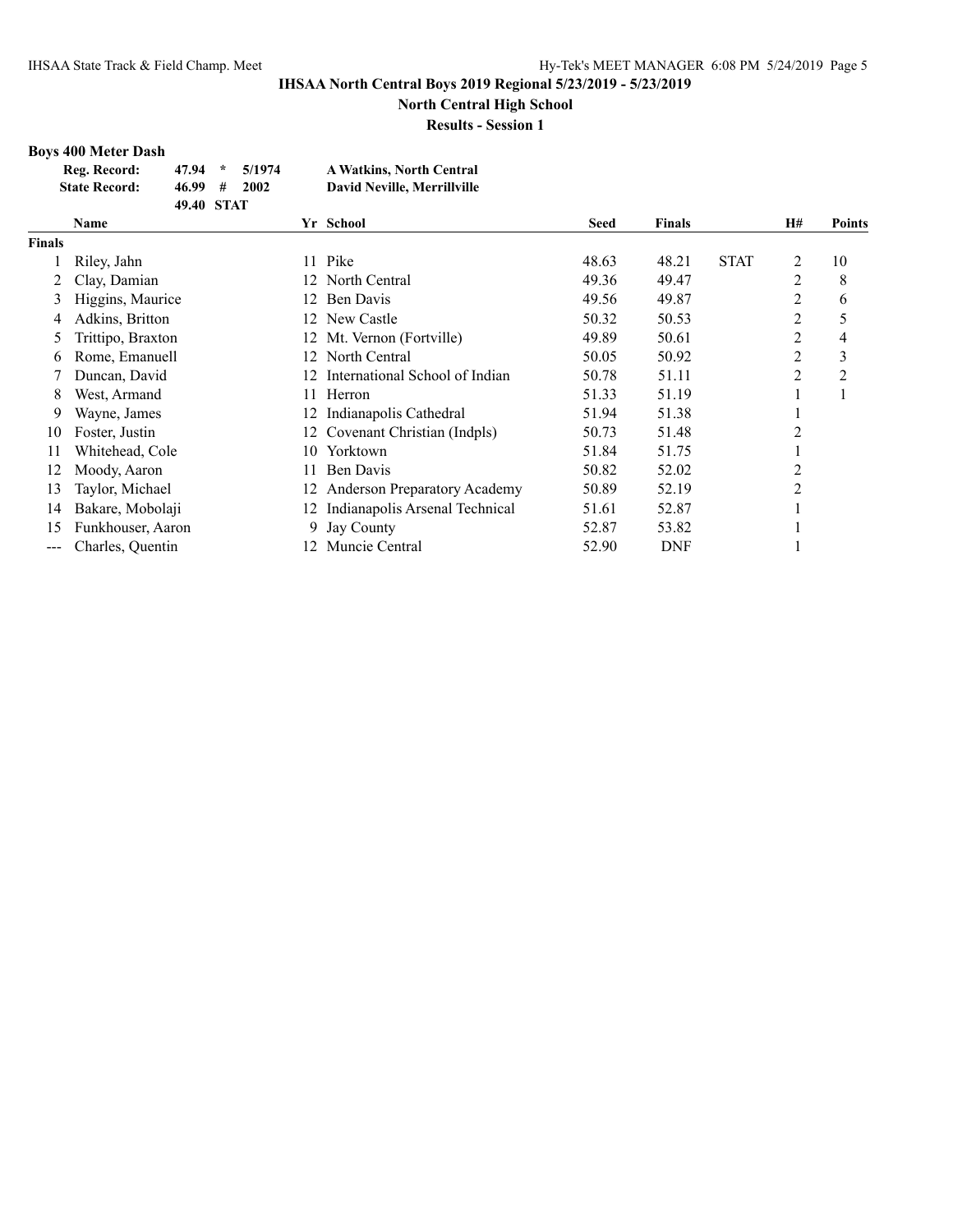**North Central High School**

**Results - Session 1**

# **Boys 800 Meter Run**

| Reg. Record:         | $1:51.49$ *      | 5/2010 | Nathan Hendershot, Pendleton Heights |
|----------------------|------------------|--------|--------------------------------------|
| <b>State Record:</b> | $1:49.25$ # 2011 |        | <b>Austin Mudd, Center Grove</b>     |
|                      | 1:56.32 STAT     |        |                                      |

|               | Name               | Yr School     |                            | <b>Seed</b> | <b>Finals</b> |             | <b>Points</b> |
|---------------|--------------------|---------------|----------------------------|-------------|---------------|-------------|---------------|
| <b>Finals</b> |                    |               |                            |             |               |             |               |
|               | Hocker, Cole       | 12            | Indianapolis Cathedral     | 1:51.49     | 1:51.75       | <b>STAT</b> | 10            |
|               | O'Neal, Rodney     | 12            | Indianapolis Cathedral     | 1:53.93     | 1:55.28       | <b>STAT</b> | 8             |
| 3             | Oladapo, Kehinde   | Pike<br>11.   |                            | 1:58.28     | 1:56.46       |             | 6             |
|               | Hendricks, Howard  | 11.           | North Central              | 1:56.74     | 1:57.43       |             |               |
|               | Stanley, Zac       | Delta<br>11 - |                            | 2:05.84     | 1:58.02       |             | 4             |
| 6.            | DuBois, Bennett    |               | 9 Lawrence Central         | 2:00.29     | 1:58.54       |             | 3             |
|               | Deem-Loureiro, Jon |               | 12 North Central           | 1:55.98     | 1:58.70       |             | 2             |
| 8             | Combs, Luke        | Lapel<br>11 - |                            | 1:57.95     | 1:58.99       |             |               |
| 9.            | Curran, Nick       | 12 Speedway   |                            | 2:00.48     | 2:00.13       |             |               |
| 10            | Franklin, Eli      | 10            | <b>Brebeuf Jesuit Prep</b> | 1:58.96     | 2:00.14       |             |               |
| 11            | Anderson, Alijah   | Pike<br>10    |                            | 1:59.53     | 2:01.46       |             |               |
| 12            | Meier, Jackson     | 10            | Southport                  | 2:01.11     | 2:02.23       |             |               |
| 13            | Jones, Milan       | 12            | Pendleton Heights          | 1:58.28     | 2:03.69       |             |               |
| 14            | Weiss, Sean        | 12            | Yorktown                   | 2:06.43     | 2:05.28       |             |               |
| 15            | Kishpaugh, Negesse |               | 12 Liberty Christian       | 1:57.94     | 2:06.89       |             |               |
| 16            | Byrd, Kavan        |               | 12 Muncie Central          | 2:08.18     | 2:13.98       |             |               |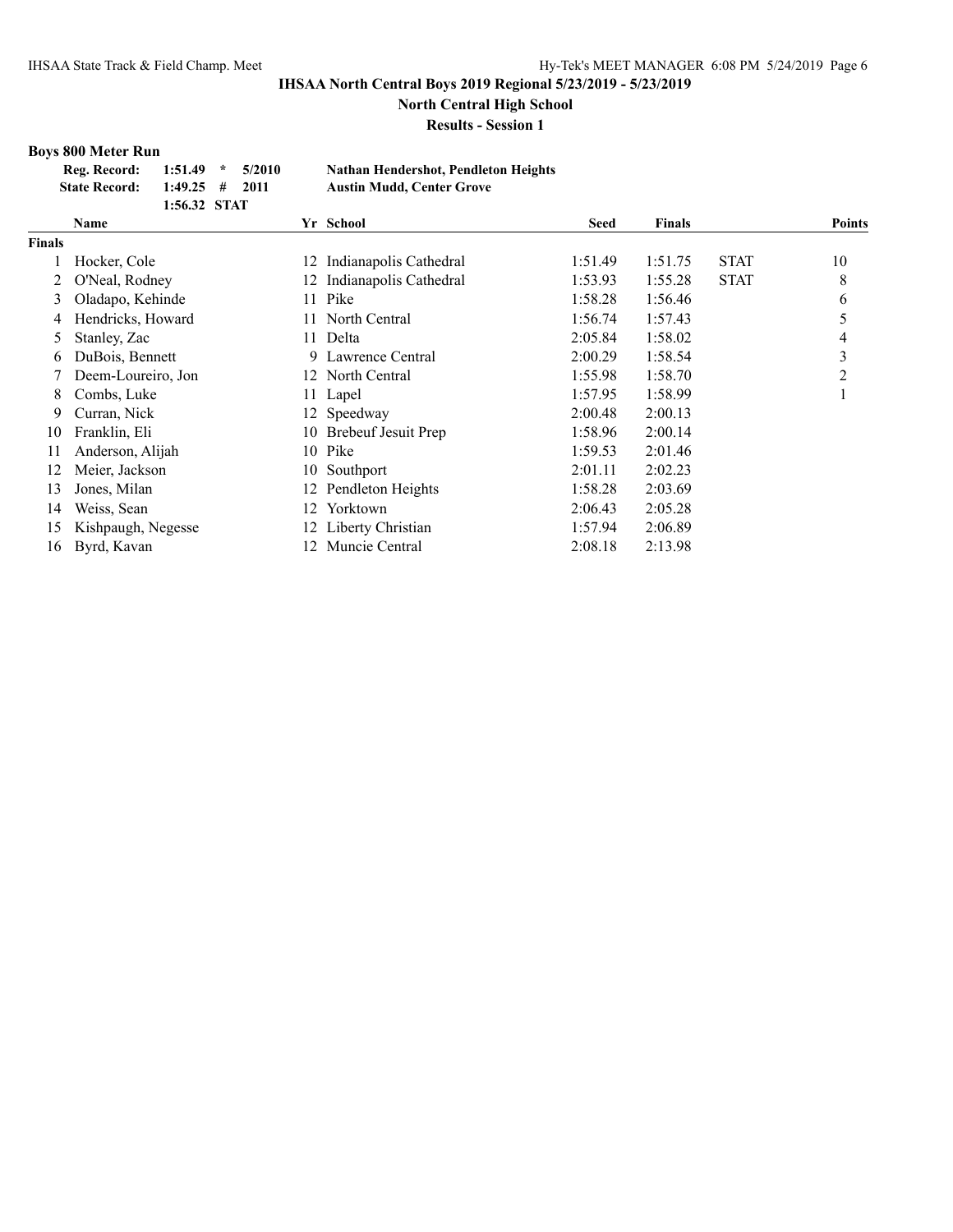**North Central High School**

**Results - Session 1**

# **Boys 1600 Meter Run**

| Reg. Record:         | $4:10.39$ *  | 5/1993 | Nick Middleton, Lawrence Central |
|----------------------|--------------|--------|----------------------------------|
| <b>State Record:</b> | 4:03.00#     | 2011   | <b>Austin Mudd. Center Grove</b> |
|                      | 4:17.37 STAT |        |                                  |

|        | <b>Name</b>         |      | Yr School                    | <b>Seed</b> | <b>Finals</b> |             | <b>Points</b> |
|--------|---------------------|------|------------------------------|-------------|---------------|-------------|---------------|
| Finals |                     |      |                              |             |               |             |               |
|        | Hocker, Cole        | 12   | Indianapolis Cathedral       | 4:13.09     | 4:11.62       | <b>STAT</b> | 10            |
|        | Kovach, Jack        | 11   | <b>Brebeuf Jesuit Prep</b>   | 4:16.63     | 4:17.83       |             | 8             |
| 3      | Combs, Luke         |      | 11 Lapel                     | 4:26.68     | 4:17.85       |             | 6             |
| 4      | Eckert, Eli         |      | 12 Herron                    | 4:21.93     | 4:27.99       |             | 5             |
| 5      | Clapacs, Ethan      | 11 - | Indianapolis Bishop Chatard  | 4:27.55     | 4:30.53       |             | 4             |
| 6      | Hodges, John        |      | 12 Pike                      | 4:29.42     | 4:32.50       |             | 3             |
|        | Occenat, Oneel      |      | 12 North Central             | 4:33.09     | 4:33.28       |             | 2             |
| 8      | Kishpaugh, Negesse  |      | 12 Liberty Christian         | 4:32.69     | 4:37.59       |             |               |
| 9      | Petersen, Eric      |      | 12 North Central             | 4:40.30     | 4:38.01       |             |               |
| 10     | Chambers, Colin     |      | <b>Brebeuf Jesuit Prep</b>   | 4:34.08     | 4:38.21       |             |               |
| 11     | Stamm, Wil          | 10-  | Indianapolis Cardinal Ritter | 4:36.54     | 4:44.20       |             |               |
| 12     | Southerland, Tanner | 10   | Delta                        | 4:37.13     | 4:44.92       |             |               |
| 13     | Abernathy, Camden   | 12.  | Winchester Community         | 4:34.82     | 4:47.94       |             |               |
| 14     | Baldwin, Hayden     | 12   | Ben Davis                    | 4:39.99     | 4:50.06       |             |               |
| 15     | Whitinger, Andrew   |      | 12 Blue River Valley         | 4:36.60     | 4:50.42       |             |               |
| 16     | Bonsack, Caleb      | 12   | Yorktown                     | 4:38.37     | 4:51.32       |             |               |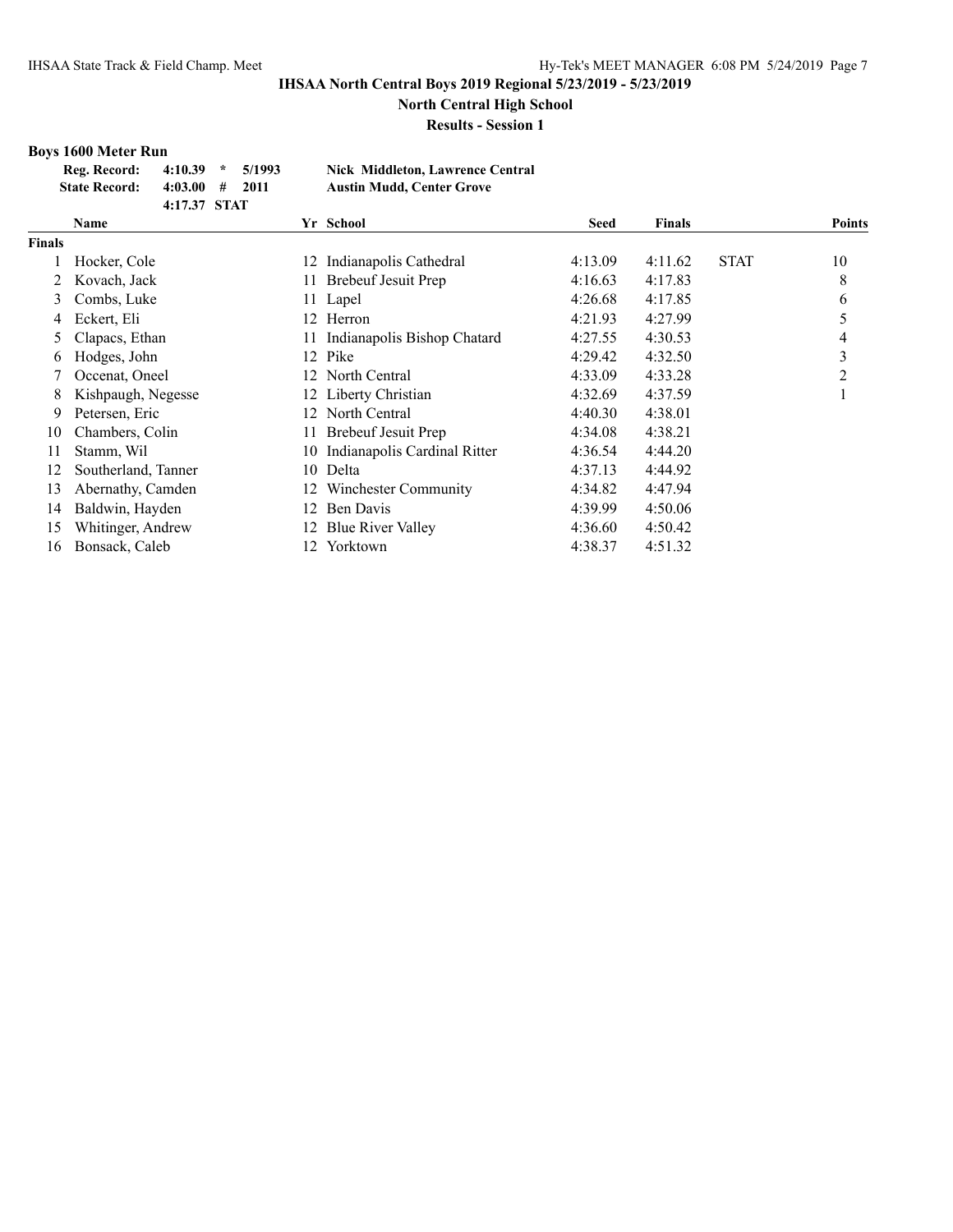**North Central High School**

**Results - Session 1**

# **Boys 3200 Meter Run**

| Reg. Record:         | $9:07.94$ * $5/1982$ |  | <b>Todd Crosson, Connersville</b>           |
|----------------------|----------------------|--|---------------------------------------------|
| <b>State Record:</b> | $8:51.15$ # 2012     |  | <b>Futsum Zienasellassie, North Central</b> |
|                      | 9:19.38 STAT         |  |                                             |

|               | <b>Name</b>               |     | Yr School                       | Seed     | <b>Finals</b> | <b>Points</b> |
|---------------|---------------------------|-----|---------------------------------|----------|---------------|---------------|
| <b>Finals</b> |                           |     |                                 |          |               |               |
|               | Kovach, Jack              | 11  | Brebeuf Jesuit Prep             | 9:26.15  | 9:26.93       | 10            |
| 2             | Hruskoci, Nick            | 11. | Indianapolis Cathedral          | 9:47.73  | 9:28.95       | 8             |
| 3             | Frey, Alex                | 11. | North Central                   | 9:26.51  | 9:33.46       | 6             |
| 4             | Mitsch, Matthew           | 11. | Yorktown                        | 9:57.38  | 9:38.54       | 5             |
| 5.            | Pehlman, Ryan             | 12  | Indianapolis Cathedral          | 9:31.42  | 9:39.10       | 4             |
| 6             | Hawes, Jack               |     | 12 North Central                | 9:30.87  | 9:39.83       | 3             |
|               | Stamm, Paul               |     | 10 Indianapolis Cardinal Ritter | 9:40.45  | 9:46.41       | 2             |
| 8             | Gared, Shewaferahu        |     | 12 Ben Davis                    | 9:44.02  | 10:05.14      |               |
| 9             | Thirunavukkarasu, Krishna |     | 9 Brebeuf Jesuit Prep           | 9:58.38  | 10:06.52      |               |
| 10            | Brickler, Zachary         | 11. | Ben Davis                       | 9:53.24  | 10:19.47      |               |
| 11            | Whiteside, Elliott        | 12. | Muncie Burris                   | 10:15.40 | 10:21.15      |               |
| 12            | Strong, Isaiah            | 11  | Muncie Central                  | 10:26.75 | 10:31.09      |               |
| 13            | Hodges, John              | 12  | Pike                            | 9:53.71  | 10:31.66      |               |
| 14            | Whitinger, Andrew         | 12  | <b>Blue River Valley</b>        | 10:13.72 | 10:37.21      |               |
| 15            | Roan, Sean                |     | 10 Pendleton Heights            | 10:17.14 | 10:37.25      |               |
| 16            | Valdez, Julio             | 11. | Lawrence North                  | 10:21.72 | 11:24.15      |               |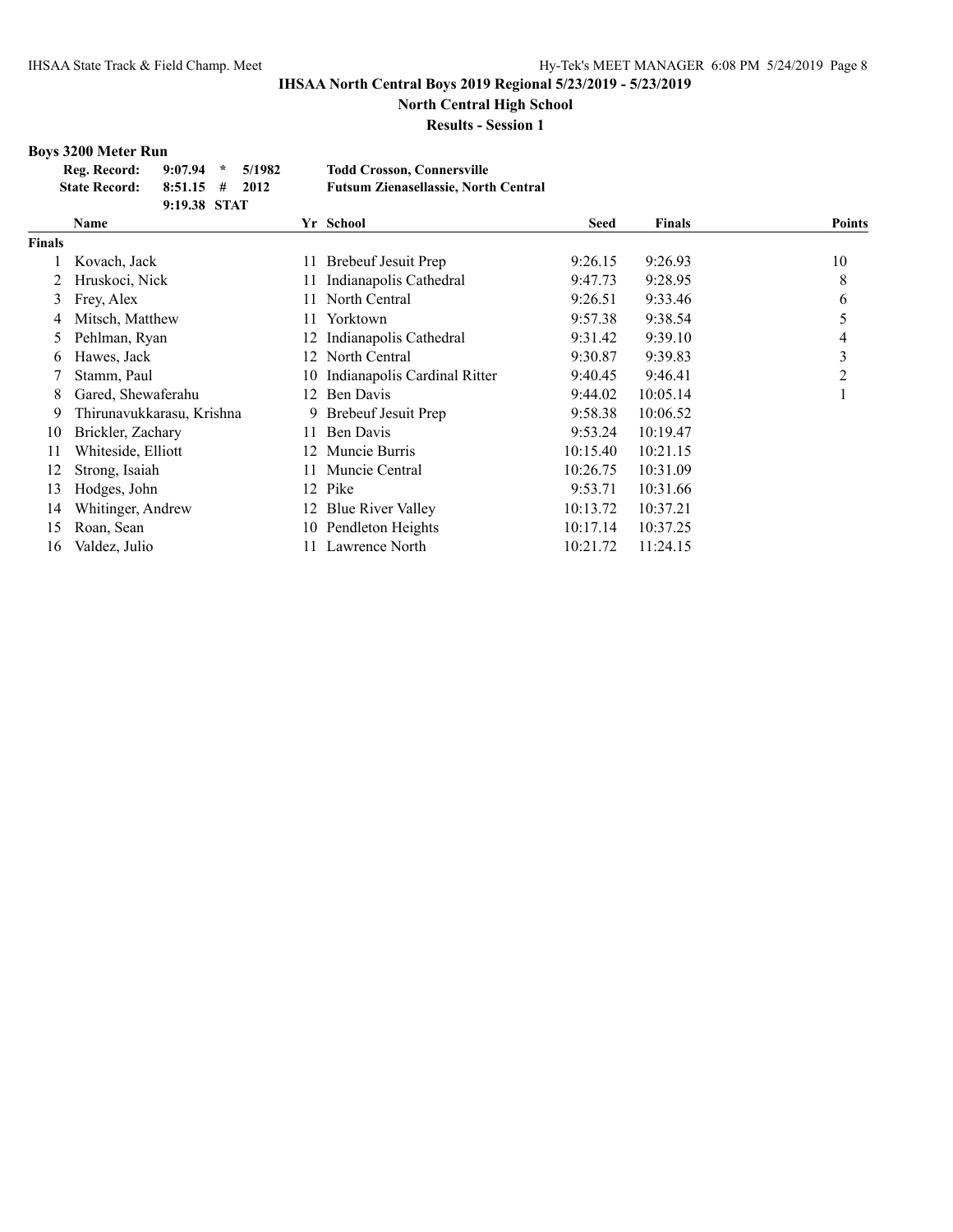**North Central High School**

**Results - Session 1**

# **Boys 110 Meter Hurdles**

| Reg. Record:         |                | $13.94 * 5/1977$ | J. Hill & R. Kennedy, Inpls. Tech, Southport |
|----------------------|----------------|------------------|----------------------------------------------|
| <b>State Record:</b> | $13.64$ # 1976 |                  | Jerry Hill, Indpls. Aresnal Tech             |
|                      | 14.65 STAT     |                  |                                              |

|               | 1700 DIAI        |     |                                |             |                |                |
|---------------|------------------|-----|--------------------------------|-------------|----------------|----------------|
|               | Name             |     | Yr School                      | <b>Seed</b> | <b>Prelims</b> | <b>H#</b>      |
| Preliminaries |                  |     |                                |             |                |                |
|               | Powell, Capone   | 11. | Ben Davis                      | 14.95       | 14.94 Q        | л              |
|               | Haynes, Dominick | 12  | Indianapolis Arsenal Technical | 15.04       | 15.11 Q        | 2              |
| 3             | Campbell, Cole   | 11- | Winchester Community           | 14.92       | 15.11 Q        |                |
| 4             | Fagnon, Dona     | 11. | Ben Davis                      | 15.46       | 15.20 Q        | 2              |
| 5             | Allen, Stenoree  | 12. | Lawrence Central               | 15.23       | 15.22 $q$      | 2              |
| 6             | Goins, Paul      | 10. | Lawrence Central               | 15.28       | $15.31\ q$     |                |
|               | O'Dell, Colin    | 12. | Indianapolis Cathedral         | 15.38       | $15.35$ q      |                |
| 8             | Ledford, Seth    | 11. | Pendleton Heights              | 14.12       | $15.44$ q      | $\overline{c}$ |
| 9             | Sexton, Skyler   | 11  | Eastern Hancock                | 14.23       | $15.93$ q      | $\overline{2}$ |
| 10            | Langdon, Jake    | 10  | Indianapolis Cathedral         | 16.52       | $16.15$ q      | $\overline{c}$ |
| 11            | Cotton, Donnell  | 11  | Pike                           | 15.39       | 16.33          | $\overline{2}$ |
| 12            | Harris, Noah     | 12. | <b>Jay County</b>              | 16.99       | 16.44          | $\overline{2}$ |
| 13            | Cross, Derrick   | 12. | Lawrence North                 | 13.71       | 16.55          |                |
| 14            | Dubke, Benjamin  |     | 12 Covenant Christian (Indpls) | 15.76       | 16.80          |                |
| 15            | Vu, Ricky        | 9.  | North Central                  | 16.48       | 17.10          |                |
| 16            | Robbins, Isaac   |     | 12 Jay County                  | 17.10       | 17.36          |                |
|               |                  |     |                                |             |                |                |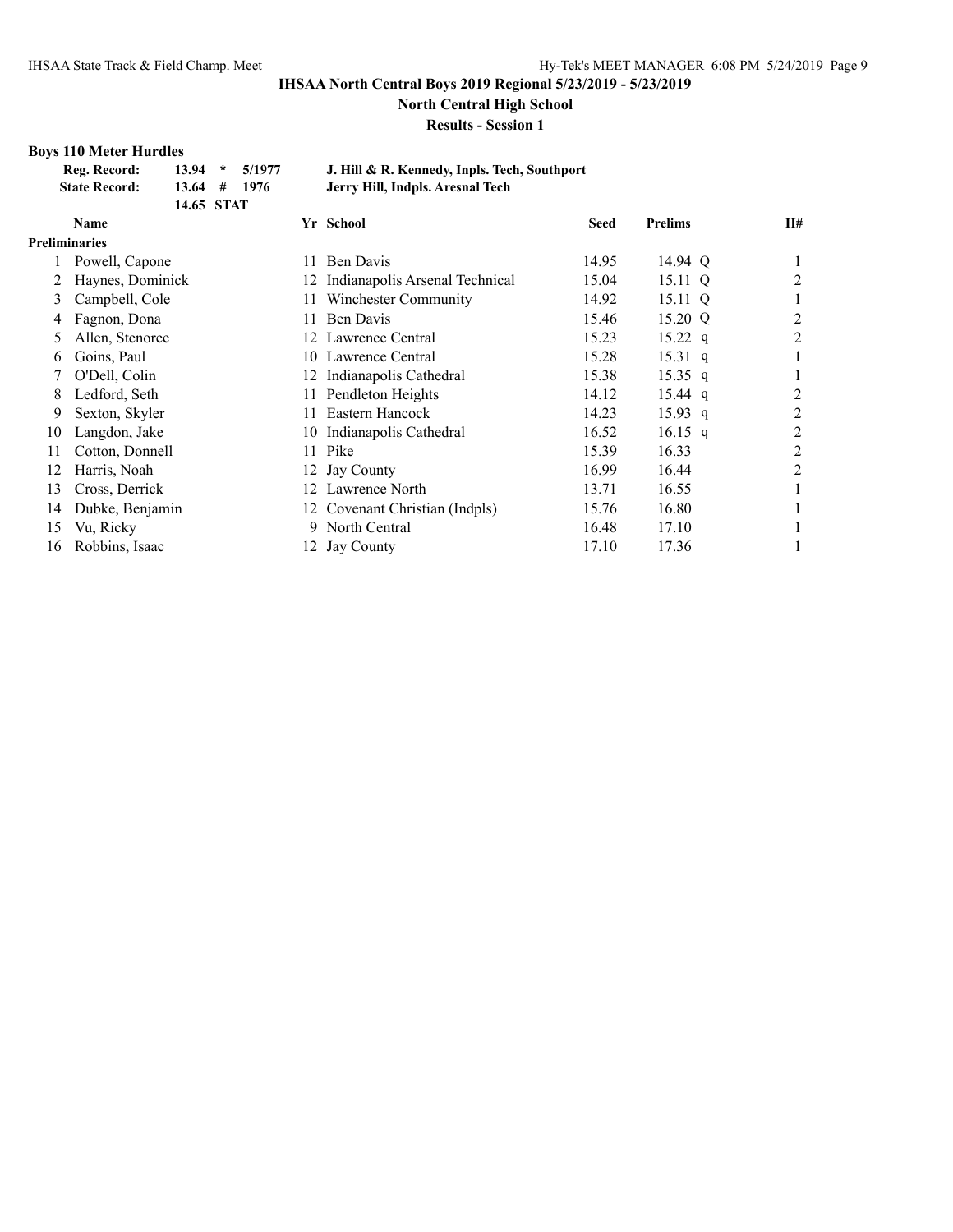**North Central High School**

**Results - Session 1**

#### **Boys 110 Meter Hurdles**

| Reg. Record:         | $13.94$ *      | 5/1977 | J. Hill & R. Kennedy, Inpls. Tech, Southport |  |
|----------------------|----------------|--------|----------------------------------------------|--|
|                      |                |        |                                              |  |
| <b>State Record:</b> | $13.64$ # 1976 |        | Jerry Hill, Indpls. Aresnal Tech             |  |
|                      | 14.65 STAT     |        |                                              |  |
|                      |                |        |                                              |  |

|               | Name               | Yr School                         | <b>Prelims</b> | <b>Finals</b> | <b>Points</b> |
|---------------|--------------------|-----------------------------------|----------------|---------------|---------------|
| <b>Finals</b> |                    |                                   |                |               |               |
|               | Allen, Stenoree    | 12 Lawrence Central               | 15.22          | 14.85         | 10            |
|               | Campbell, Cole     | Winchester Community<br>11.       | 15.11          | 14.90         | 8             |
|               | Fagnon, Dona       | Ben Davis<br>11.                  | 15.20          | 14.93         | 6             |
|               | 4 Powell, Capone   | Ben Davis<br>11.                  | 14.94          | 14.94         |               |
|               | 5 Haynes, Dominick | 12 Indianapolis Arsenal Technical | 15.11          | 14.95         |               |
| 6.            | Goins, Paul        | 10 Lawrence Central               | 15.31          | 15.40         |               |
|               | Sexton, Skyler     | Eastern Hancock<br>11.            | 15.93          | 15.48         | ↑             |
| 8             | O'Dell, Colin      | 12 Indianapolis Cathedral         | 15.35          | 15.49         |               |
| 9             | Ledford, Seth      | Pendleton Heights<br>11.          | 15.44          | 15.52         |               |
| 10            | Langdon, Jake      | 10 Indianapolis Cathedral         | 16.15          | 16.57         |               |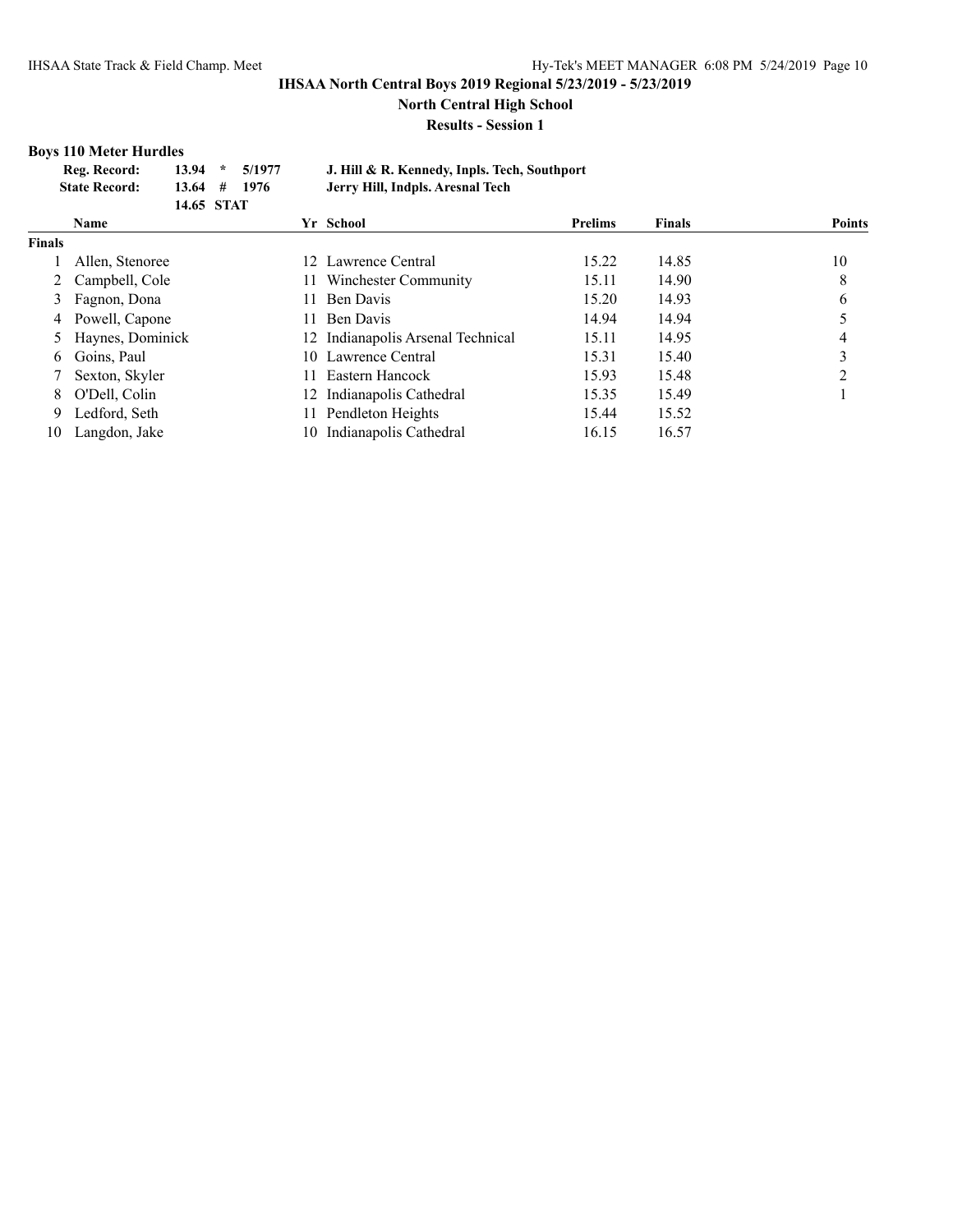**North Central High School**

**Results - Session 1**

# **Boys 300 Meter Hurdles**

| Reg. Record:         | $37.35$ *   | 5/2003 | <b>Brandys Green, Lawrence North</b>    |
|----------------------|-------------|--------|-----------------------------------------|
| <b>State Record:</b> | $36.26 \pm$ | 2007   | <b>Bryce Brown, Evansville Harrison</b> |
|                      | 39.01 STAT  |        |                                         |

|               | Name             | Yr School                      | <b>Seed</b> | <b>Finals</b> | H#             | <b>Points</b>  |
|---------------|------------------|--------------------------------|-------------|---------------|----------------|----------------|
| <b>Finals</b> |                  |                                |             |               |                |                |
|               | Rayner, Deveren  | Lawrence Central<br>11         | 38.78       | 39.18         | 2              | 10             |
|               | O'Dell, Colin    | Indianapolis Cathedral<br>12   | 40.89       | 40.14         | $\overline{2}$ | 8              |
| 3             | Welch, Miguel    | Lawrence Central<br>12         | 40.05       | 40.38         | 2              | 6              |
| 4             | Campbell, Cole   | Winchester Community<br>11     | 39.59       | 40.40         | $\overline{2}$ | 5              |
| 5.            | Fair, Jahod      | Ben Davis<br>12                | 40.43       | 40.71         | 2              | 4              |
| 6.            | Donaldson, Brent | Mt. Vernon (Fortville)<br>12   | 40.23       | 41.39         | 2              | 3              |
|               | Hill, Austin     | Yorktown<br>11.                | 40.92       | 41.52         | 2              | $\overline{2}$ |
| 8             | Sexton, Skyler   | Eastern Hancock<br>11.         | 38.81       | 41.54         | 2              |                |
| 9             | Haynes, Dominick | Indianapolis Arsenal Technical | 41.79       | 41.64         |                |                |
| 10            | Gipson, Trent    | Ben Davis<br>11                | 41.41       | 41.74         |                |                |
| 11            | Cross, Derrick   | Lawrence North<br>12           | 39.22       | 41.85         | 2              |                |
| 12            | Schitter, Ethan  | Pendleton Heights<br>12        | 41.38       | 42.31         |                |                |
| 13            | Ledford, Seth    | Pendleton Heights<br>11        | 39.87       | 42.64         | 2              |                |
| 14            | Scott, Logan     | 12 Covenant Christian (Indpls) | 42.00       | 43.26         |                |                |
| 15            | Vaden, James     | Lawrence North<br>9            | 41.43       | 43.33         |                |                |
| ---           | Stitt, Wesley    | Delta                          | 41.00       | <b>DNF</b>    |                |                |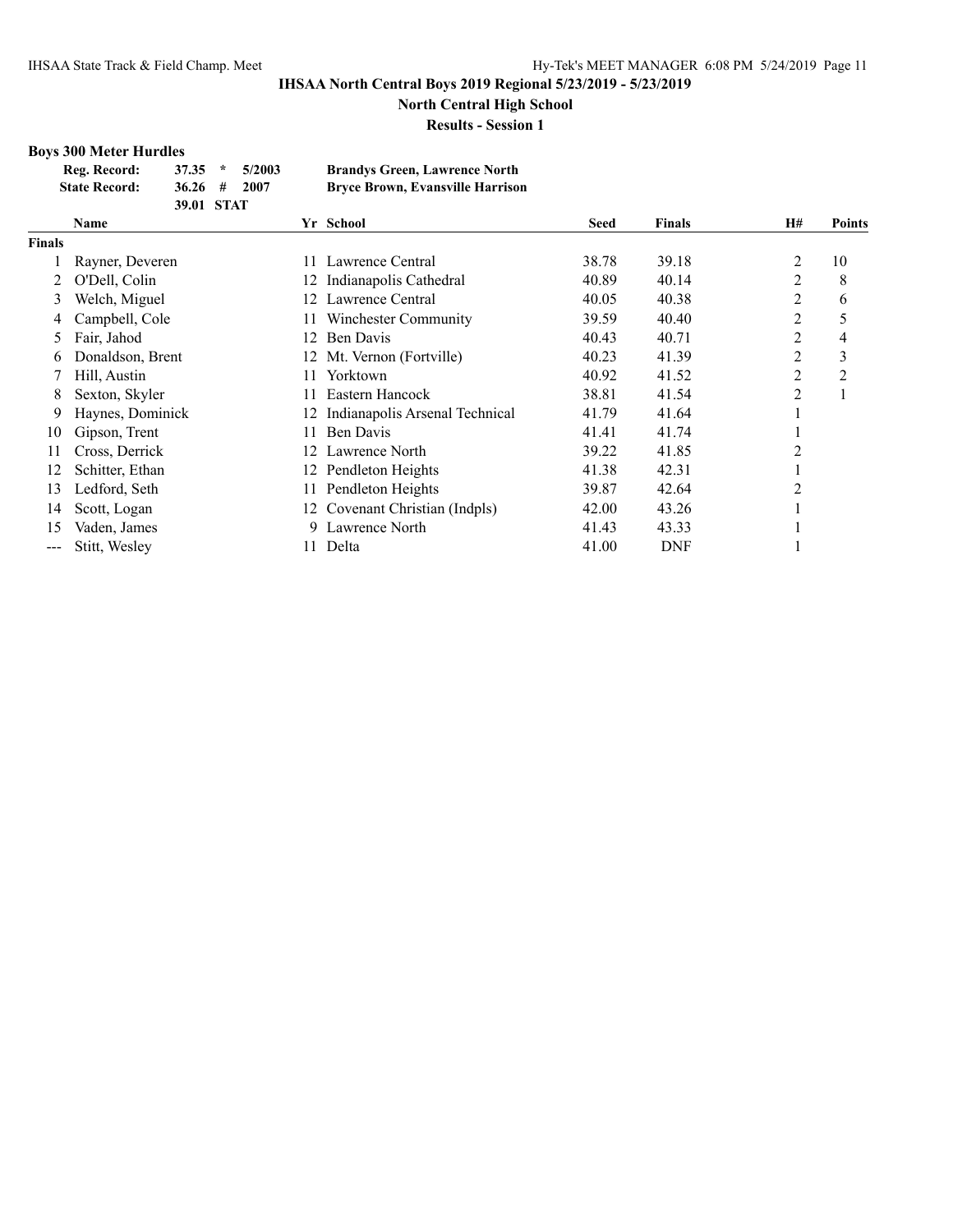**North Central High School**

**Results - Session 1**

#### **Boys 4x100 Meter Relay**

| Reg. Record:         | $\mathcal{R}$<br>41.49     | 5/2008<br>, Ben Davis                     |
|----------------------|----------------------------|-------------------------------------------|
|                      |                            | Hester, Williams R., Williams L., Terrell |
| <b>State Record:</b> | $41.02 \quad # \quad 1982$ | , Gary Roosevelt                          |
|                      |                            | <b>Young, Patrick, Moore, Price</b>       |
|                      | 42.54 STAT                 |                                           |

|                            | 42.54 STAT                     |                               |                                |                         |                |               |
|----------------------------|--------------------------------|-------------------------------|--------------------------------|-------------------------|----------------|---------------|
|                            | Team                           | Relay                         | <b>Seed</b>                    | Finals                  | Н#             | <b>Points</b> |
| <b>Finals</b>              |                                |                               |                                |                         |                |               |
| 1                          | Ben Davis                      |                               | 42.15                          | 42.20<br><b>STAT</b>    | $\overline{2}$ | 10            |
|                            | 1) Garrett, Reon 12            | 2) Fagnon, Dona 11            | 3) Adams JR, Michael 12        | 4) Powell, Capone 11    |                |               |
|                            | 5) Hoskins, Anthony 12         | 6) Jones Jr., Ajarus 12       | 7) Akinniranye, Samuel 10      | 8) Day II, Dominic 12   |                |               |
| 2                          | Indianapolis Arsenal Technical |                               | 42.65                          | <b>STAT</b><br>42.37    | $\overline{2}$ | 8             |
|                            | 1) Shittu, Elijah 12           | 2) Allen, Jalen 12            | 3) Gardner, Montell 12         | 4) Ball, Derrick 12     |                |               |
|                            | 5) Haynes, Dominick 12         | 6) Williamson, Dramon 10      | 7) Bakare, Mobolaji 12         | 8) Reed, Jordan 9       |                |               |
|                            | 3 Pike                         |                               | 42.47                          | <b>STAT</b><br>42.48    | 2              | 6             |
|                            | 1) Holt, Jaylen 12             | 2) Tank, Ryan 11              | 3) Echols, Jr., Lamar 10       | 4) Cummings, Kalen 9    |                |               |
|                            | 4 North Central                |                               | 42.40                          | 42.63                   | 2              | 5             |
|                            | 1) Burns, Rodney 11            | 2) Adeyonu, Opeyemi 11        | 3) Greene, Arman 11            | 4) Clay, Damian 12      |                |               |
|                            | 5) Campbell, Larry 10          | 6) Murdock, Jaiye 11          | 7) Broadwater, Peyton 10       | 8) Rome, Emanuell 12    |                |               |
|                            | 5 Lawrence Central             |                               | 42.52                          | 42.73                   | $\overline{2}$ | 4             |
|                            | 1) Pinkston, Kirk 12           | 2) Booker, Trevon 12          | 3) Barnett-bonds, Cortaveon 11 | 4) Bright, Lashon 12    |                |               |
|                            | 5) Gaskin, Elijah 11           | 6) Rayner, Dahaven 12         | 7) Boyd, Isaiah 11             |                         |                |               |
|                            | 6 Muncie Central               |                               | 43.84                          | 43.06                   | $\overline{2}$ | 3             |
|                            | 1) Stewart, VaShon 12          | 2) Crisp, Brandon 11          | 3) Charles, Quentin 12         | 4) Stanley, Jermayne 12 |                |               |
|                            | 5) Greene, Rondale 10          | 6) Schnake, Mason 11          | 7) McGlothan, William 10       | 8) Logan, Adonnis 10    |                |               |
| 7                          | Indianapolis Cardinal Ritter   |                               | 42.21                          | 43.53                   | $\overline{2}$ | 2             |
|                            | 1) Morris, Donavan 12          | 2) Sanders, JaJuan 12         | 3) Robinson, Aiden 11          | 4) Grays, Kynton 12     |                |               |
|                            | 5) Malatestinic, Jerek 12      | 6) Sims, Nate 9               | 7) Robinson, Kemari 9          | 8) Brunner, Dillon 10   |                |               |
|                            |                                |                               |                                | 43.86                   | 1              |               |
| 8                          | Indianapolis Cathedral         |                               | 44.47                          |                         |                | 1             |
|                            | 1) Perry, David 10             | 2) Cissell, Chon'Dre 12       | 3) Bronner, Kiyren 9           | 4) Stewart, Garrett 11  |                |               |
|                            | 5) Langdon, Jake 10            | 6) Cannon, Quinton 11         |                                |                         |                |               |
| 9.                         | Tindley                        |                               | 44.52                          | 44.13                   | 1              |               |
|                            | 1) Mohammed, Barr 12           | 2) Matthews, Desmond 11       | 3) Jennings, Deryc 12          | 4) Orr, Bryce 11        |                |               |
|                            | 5) Robinson, Desmond 11        |                               |                                |                         |                |               |
|                            | 10 Lawrence North              |                               | 43.20                          | 44.35                   | $\overline{c}$ |               |
|                            | 1) Jones, Harold 12            | 2) James, Kenneth 10          | 3) Sellars, Josh 12            | 4) Lee, Jeremy 11       |                |               |
|                            | 5) Vaden, James 9              | 6) Jelks-Crawford, Richard 12 | 7) Wills, Joseph 12            | 8) Smith, Keyshawn 11   |                |               |
| 11                         | Anderson                       |                               | 44.94                          | 44.59                   | 1              |               |
|                            | 1) Malone, Avery 12            | 2) Hall, Arriyone 12          | 3) Lewis, Curtis 10            | 4) Sawyer, Jesse 12     |                |               |
|                            | 5) Beatrice, Blaize 12         | 6) Williams, Elisha 11        | 7) Dates, Israel 11            | 8) Cullum, Marcus 12    |                |               |
|                            | 12 Covenant Christian (Indpls) |                               | 44.31                          | 44.82                   | 2              |               |
|                            | 1) Hurt, Ethan 12              | 2) Scott, Logan 12            | 3) Coffey, Gage 10             | 4) Trapp, Will 11       |                |               |
|                            | 5) Trapp, Willliam 11          |                               |                                |                         |                |               |
|                            | 13 Indianapolis Bishop Chatard |                               | 44.31                          | 44.83                   | 2              |               |
|                            | 1) Roney, Kahlen 12            | 2) Richardson, Curtis 11      | 3) Fu, Sam 12                  | 4) Churchward, Cash 11  |                |               |
| 14                         | Eastern Hancock                |                               | 45.57                          | 44.90                   | 1              |               |
|                            | 1) Arnold, Zach 9              | 2) Sexton, Skyler 11          | 3) Rainbolt, Cole 9            | 4) Sarber, Blayze 12    |                |               |
|                            | 5) Moore, Kyle 12              | 6) Smith, Ashton 9            | 7) Johnson, Jacob 10           | 8) Speer, Tyler 10      |                |               |
| 15                         | <b>Winchester Community</b>    |                               | 46.15                          | 45.18                   | $\mathbf{1}$   |               |
|                            | 1) Davis, Dylan 10             | 2) Phenis, Dylan 12           | 3) Campbell, Cole 11           | 4) Willis, Justin 12    |                |               |
|                            | 5) Estep, Josh 12              |                               |                                |                         |                |               |
| $\qquad \qquad \text{---}$ | Jay County                     |                               | 45.37                          | <b>DQ</b>               | $\mathbf{1}$   |               |
|                            | 1) Webster, Caleb 12           | 2) Day, Nathanael 12          | 3) Paquette, Matthew 12        | 4) Castillo, Trey 12    |                |               |
|                            | 5) Haffner, Isaac 11           | 6) Funkhouser, Aaron 9        | 7) Harris, Noah 12             | 8) Randall, Gavin 12    |                |               |
|                            |                                |                               |                                |                         |                |               |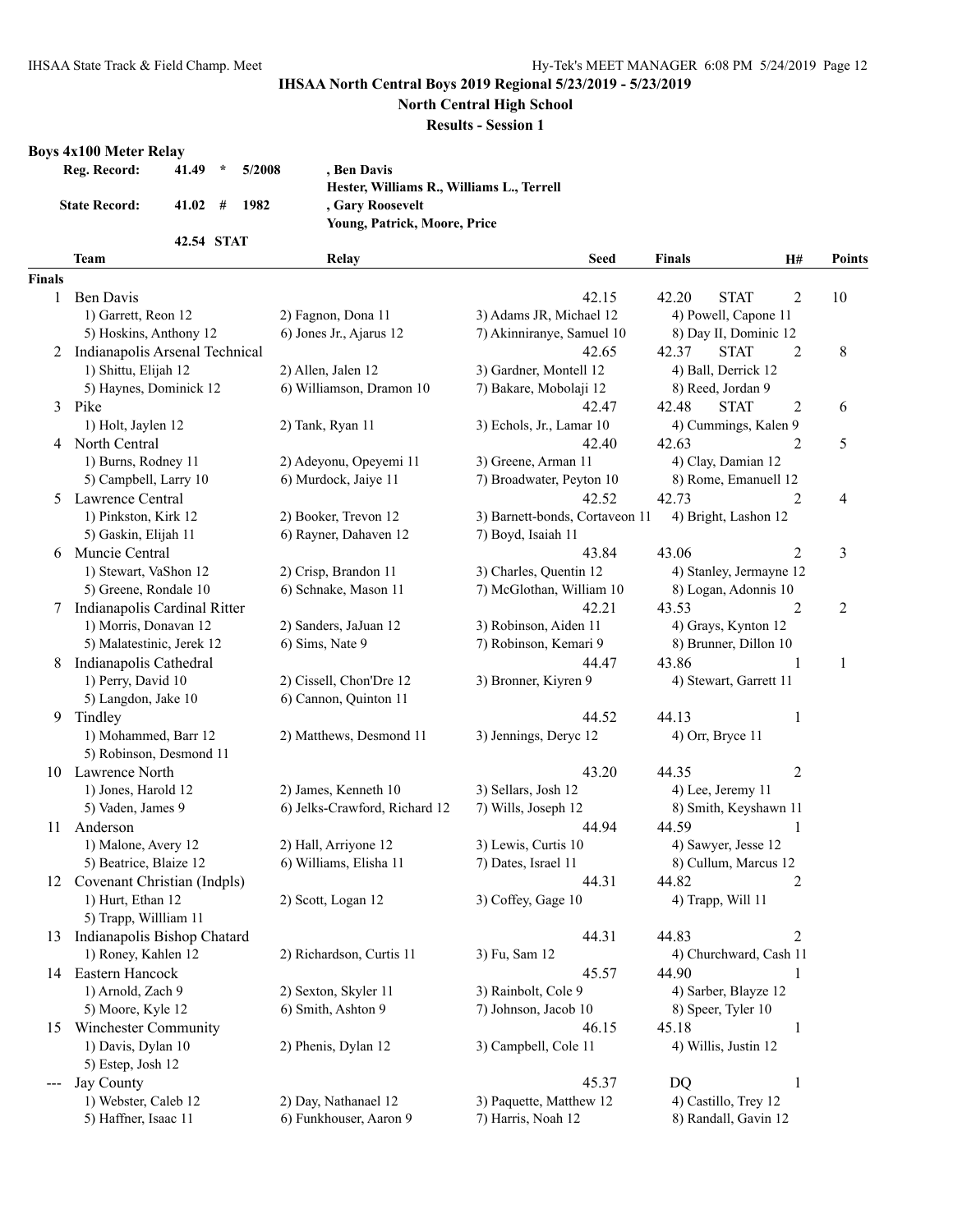**North Central High School**

#### **Results - Session 1**

#### **Boys 4x400 Meter Relay**

| Reg. Record:         | $3:15.94$ * $5/1980$ |      | , North Central  |
|----------------------|----------------------|------|------------------|
| <b>State Record:</b> | $3:13.66$ #          | 1980 | , Gary West Side |

**3:20.44 STAT**

**Carter, Peterson, Monagan, Burnett**

|               | <b>Team</b>                    | Relay                     | <b>Seed</b>                 | <b>Finals</b>                 | <b>H#</b>        | <b>Points</b>  |
|---------------|--------------------------------|---------------------------|-----------------------------|-------------------------------|------------------|----------------|
| <b>Finals</b> |                                |                           |                             |                               |                  |                |
|               | 1 Pike                         |                           | 3:23.68                     | 3:19.96<br><b>STAT</b>        | $\overline{2}$   | 10             |
|               | 1) Anderson, Alijah 10         | 2) Riley, Jahn 11         | 3) Echols, Jr., Lamar 10    | 4) Harris, Keyshawn 10        |                  |                |
|               | 5) Jackson, Kameron 9          | 6) Clark, Malachi 10      | 7) Carr, Gabriel 10         | 8) Golden, Troy 9             |                  |                |
| 2             | North Central                  |                           | 3:22.95                     | 3:21.12                       | $\overline{2}$   | 8              |
|               | 1) Hendricks, Howard 11        | 2) Deem-Loureiro, Jon 12  | 3) Rome, Emanuell 12        | 4) Clay, Damian 12            |                  |                |
|               | 5) Burns, Rodney 11            | 6) Diallo, Thierno 10     | 7) Greene, Arman 11         | 8) Occenat, Oneel 12          |                  |                |
| 3             | <b>Ben Davis</b>               |                           | 3:23.22                     | 3:22.82                       | $\overline{2}$   | 6              |
|               | 1) Moody, Aaron 11             | 2) Higgins, Maurice 12    | 3) Hoskins, Anthony 12      | 4) Fair, Jahod 12             |                  |                |
|               | 5) Adedokun, Awwal 10          | 6) Powell, Capone 11      | 7) Smith, Gabriel 12        | 8) Toomer, Keoke 9            |                  |                |
|               | 4 Lawrence Central             |                           | 3:23.38                     | 3:24.23                       | $\overline{2}$   | 5              |
|               | 1) Pinkston, Kirk 12           | 2) Rayner, Deveren 11     | 3) Rayner, Dahaven 12       | 4) Jones, Louis 11            |                  |                |
|               | 5) Welch, Miguel 12            | 6) Wade, Sevion 10        | 7) Washington, Emani 10     |                               |                  |                |
| 5             | Indianapolis Cathedral         |                           | 3:27.22                     | 3:24.27                       | $\overline{c}$   | 4              |
|               | 1) Wayne, James 12             | 2) Stewart, Garrett 11    | 3) O'Neal, Rodney 12        | 4) Hocker, Cole 12            |                  |                |
|               | 5) Cannon, Qujuan 9            | 6) Hutchens, John 12      | 7) O'Dell, Colin 12         | 8) Rodgers, Aaron 12          |                  |                |
|               | 6 Mt. Vernon (Fortville)       |                           | 3:27.71                     | 3:26.95                       | $\overline{2}$   | 3              |
|               | 1) Donaldson, Brent 12         | 2) Foster, Ronald 10      | 3) Rappe, Luke 11           | 4) Trittipo, Braxton 12       |                  |                |
|               | 5) Langston, Dawan 11          | 6) Porter, Jailin 12      | 7) Tharp, Alex 12           | 8) Jones, Andrew 10           |                  |                |
|               | Indianapolis Arsenal Technical |                           | 3:32.88                     | 3:29.31                       | 1                | $\overline{c}$ |
|               | 1) Shittu, Elijah 12           | 2) Bakare, Mobolaji 12    | 3) Allen, Jalen 12          | 4) Haynes, Dominick 12        |                  |                |
|               | 5) Quarles, Cameron 12         | 6) Anderson, Jonah 12     | 7) Ball, Derrick 12         | 8) Jackson, Hunter 11         |                  |                |
| 8             | Lawrence North                 |                           | 3:31.20                     | 3:29.51                       | $\overline{2}$   | 1              |
|               | 1) Bryant, Anuyis 9            | 2) Vaden, James 9         | 3) Hamersly, Nick 11        | 4) Cross, Derrick 12          |                  |                |
|               | 5) Rostron, Quinten 10         | 6) McCulley, Derin 12     | 7) Hoeft, Alec 9            | 8) Jelks-Crawford, Richard 12 |                  |                |
| 9             | Southport                      |                           | 3:32.79                     | 3:32.09                       | 1                |                |
|               | 1) Gaylord, Corey 12           | 2) Piatt, Mason 9         | 3) Smith, Jacob 12          | 4) Meier, Jackson 10          |                  |                |
|               | 10 Yorktown                    |                           | 3:34.04                     | 3:33.71                       | 1                |                |
|               | 1) Willey, Sam 12              | 2) Whitehead, Cole 10     | 3) O'Brien-Huerta, Riley 12 | 4) Hill, Austin 11            |                  |                |
|               | 11 Lapel                       |                           | 3:35.44                     | 3:33.92                       | 1                |                |
|               | 1) Addington, Jakob 12         | 2) Everitt, Brice 9       | 3) McCurdy, Jesse 11        | 4) Combs, Luke 11             |                  |                |
|               | 5) O'Connor, Killian 11        | 6) Laycock, Jaydon 9      | 7) Manning, Thomas 9        | 8) Riffey, Keegan 9           |                  |                |
|               | 12 Covenant Christian (Indpls) |                           | 3:29.49                     | 3:34.56                       | $\boldsymbol{2}$ |                |
|               | 1) Hurt, Ethan 12              | 2) Trapp, Will 11         | 3) Coffey, Gage 10          | 4) Foster, Justin 12          |                  |                |
|               | 5) Wilson, Gabe 10             | 6) Bradley, Ben 10        | 7) Sloan, Nate 11           | 8) Reichanadter, Clayton 9    |                  |                |
| 13            | Pendleton Heights              |                           | 3:28.56                     | 3:34.99                       | $\overline{c}$   |                |
|               | 1) Ledford, Seth 11            | 2) Leicht, Seth 12        | 3) Ellyson, Trevor 12       | 4) Ross, Ethan 9              |                  |                |
|               | 5) Rodriguez, Levi 11          | 6) Wenning, Jayden 12     | 7) Jones, Milan 12          | 8) Watson, Jayden 10          |                  |                |
|               | 14 Eastern Hancock             |                           | 3:32.33                     | 3:35.11                       | 2                |                |
|               | 1) Schrope, Skyler 12          | 2) Sotelo, Cayden 10      | 3) Arnold, Zach 9           | 4) Sexton, Skyler 11          |                  |                |
|               | 5) Smith, Ashton 9             | 6) Rainbolt, Cole 9       | 7) Sarber, Blayze 12        | 8) Shultz, Connor 11          |                  |                |
|               | 15 Muncie Central              |                           | 3:34.86                     | 3:36.79                       | $\mathbf{1}$     |                |
|               | 1) Watkins, Ben 10             | 2) McGlothan, William 10  | 3) Gillentine, Cam 12       | 4) Charles, Quentin 12        |                  |                |
|               | 16 Delta                       |                           | 3:34.21                     | 3:50.43                       | 1                |                |
|               | 1) Stanley, Zac 11             | 2) Southerland, Tanner 10 | 3) Wright, Colten 10        | 4) Foreman, Grady 11          |                  |                |
|               |                                |                           |                             |                               |                  |                |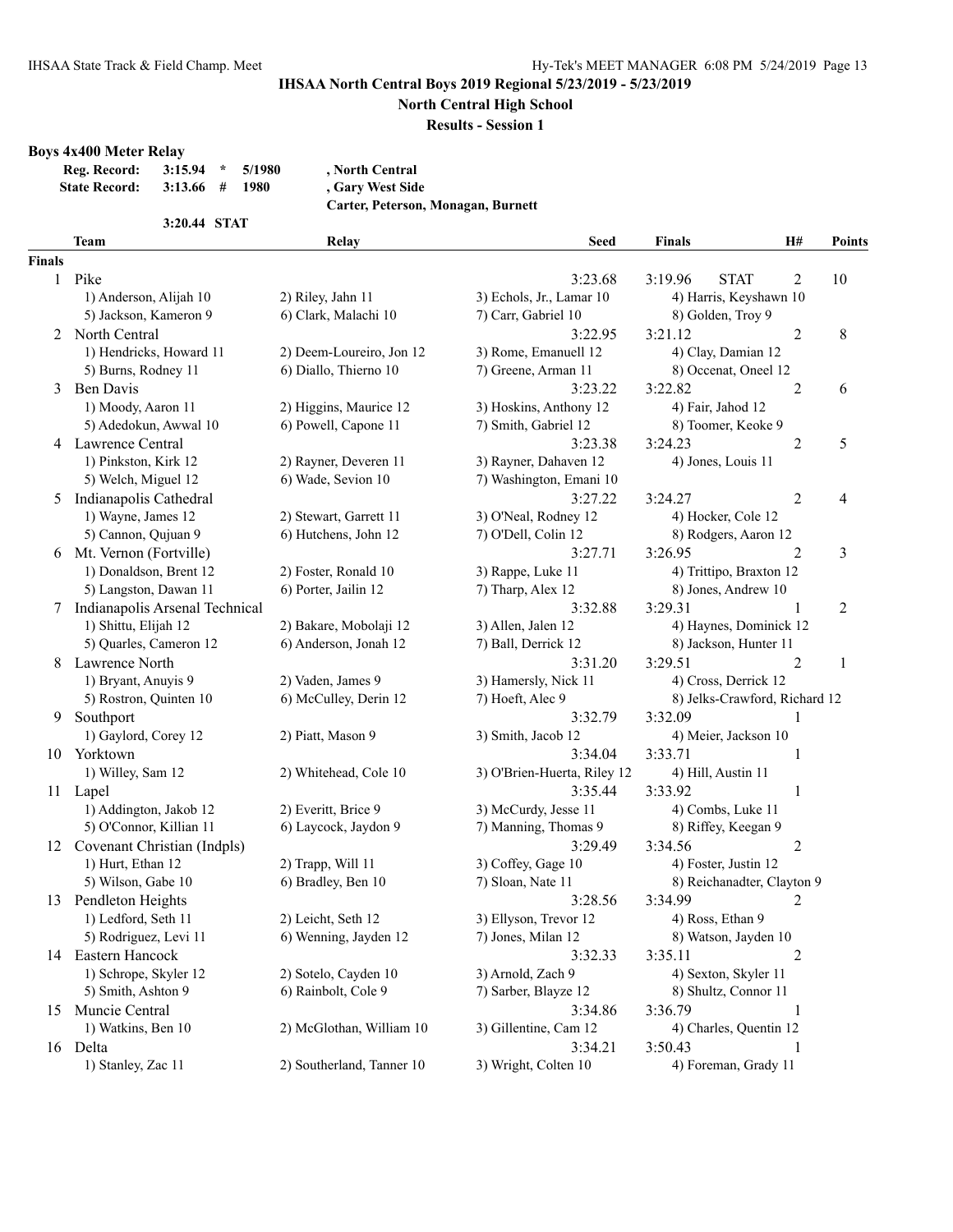**North Central High School**

**Results - Session 1**

# **Boys 4x800 Meter Relay**

| Reg. Record:         |                              | $7:45.70$ * $5/25/2006$ | , Bishop chatard                                    |
|----------------------|------------------------------|-------------------------|-----------------------------------------------------|
|                      |                              |                         | <b>Ball, Dietrick, Poore, Leone, Nelson, Kremer</b> |
| <b>State Record:</b> | $7:38.62 \quad # \quad 2011$ |                         | , Lawrence Central                                  |
|                      |                              |                         | Turner, Claflin, Steele, Dorsey                     |
|                      | 7:53.43 STAT                 |                         |                                                     |

|               | <b>Team</b>                    | Relay                    | <b>Seed</b>                 | <b>Finals</b>                  | H#             | Points         |
|---------------|--------------------------------|--------------------------|-----------------------------|--------------------------------|----------------|----------------|
| <b>Finals</b> |                                |                          |                             |                                |                |                |
| 1             | North Central                  |                          | 8:15.22                     | 7:59.20                        | $\overline{c}$ | 10             |
|               | 1) Occenat, Oneel 12           | 2) Hendricks, Howard 11  | 3) Frey, Alex 11            | 4) Deem-Loureiro, Jon 12       |                |                |
|               | 5) Husain, Sawyer 9            | 6) Petersen, Eric 12     | 7) Minto, Aidan 12          | 8) Petersen, Jonathan 10       |                |                |
|               | 2 Pike                         |                          | 8:15.42                     | 8:03.81                        | 2              | 8              |
|               | 1) Anderson, Alijah 10         | 2) Oladapo, Kehinde 11   | 3) Harris, Keyshawn 10      | 4) Hodges, John 12             |                |                |
|               | 5) Monnier, Grant 10           | 6) Bass, Ryland 9        | 7) Golden, Troy 9           | 8) Dobbs, Jr., Roy 10          |                |                |
| 3             | Indianapolis Cathedral         |                          | 8:26.18                     | 8:07.43                        | $\overline{2}$ | 6              |
|               | 1) Ferguson, Grant 11          | 2) O'Neal, Rodney 12     | 3) Hruskoci, Nick 11        | 4) Pehlman, Ryan 12            |                |                |
|               | 5) Monesmith, Collin 10        | 6) Avery, Preston 10     | 7) Pehlman, Kyle 10         | 8) Fiedeldey, Nathan 10        |                |                |
| 4             | <b>Ben Davis</b>               |                          | 8:10.51                     | 8:14.99                        | 2              | 5              |
|               | 1) Speitel, Tyler 11           | 2) Vargas, Antonio 12    | 3) Higgins, Maurice 12      | 4) Opiew, Manamanya 12         |                |                |
|               | 5) Brickler, Zachary 11        | 6) Gared, Shewaferahu 12 | 7) Davalos, Carlos 12       | 8) Baldwin, Hayden 12          |                |                |
| 5             | Yorktown                       |                          | 8:36.01                     | 8:25.00                        | 1              | 4              |
|               | 1) Weiss, Sean 12              | 2) Willey, Sam 12        | 3) Bonsack, Caleb 12        | 4) Mitsch, Matthew 11          |                |                |
|               | 5) Harber, Luke 9              | 6) Brown, Kaleb 9        | 7) Bade, Ryan 9             | 8) Gibson, Alexander 10        |                |                |
| 6             | Eastern Hancock                |                          | 8:13.85                     | 8:29.65                        | 2              | 3              |
|               | 1) Campbell, Daniel 10         | 2) Edwards, Nick 11      | 3) Sotelo, Cayden 10        | 4) Schrope, Skyler 12          |                |                |
|               | 5) Surburg, Aaron 10           | 6) Johnson, Jacob 10     | 7) Uhler, Nik 10            | 8) Shultz, Connor 11           |                |                |
| 7             | Mt. Vernon (Fortville)         |                          | 8:23.04                     | 8:31.14                        | $\overline{2}$ | $\overline{c}$ |
|               | 1) Damer, Micheal 11           | 2) Benz, Jacob 11        | 3) Brown, Colin 10          | 4) Tharp, Alex 12              |                |                |
|               | 5) Trittipo, Braxton 12        | 6) Glassing, Rielly 12   | 7) Morgan, Reyce 9          | 8) Foster, Ronald 10           |                |                |
| 8             | Pendleton Heights              |                          | 8:13.21                     | 8:33.82                        | $\overline{2}$ | 1              |
|               | 1) Harrington, Caleb 12        | 2) Wenning, Jayden 12    | 3) Jones, Milan 12          | 4) Roan, Sean 10               |                |                |
|               | 5) Drinkut, Kyle 10            | 6) Skalon, Taylor 10     | 7) Upton, Luke 12           | 8) Carpenter, Avry 9           |                |                |
| 9             | Southport                      |                          | 8:24.82                     | 8:34.50                        | $\overline{2}$ |                |
|               | 1) Melendez, Jonathan 10       | 2) Smith, Jacob 12       | 3) Hampshire, Malachi 10    | 4) Meier, Jackson 10           |                |                |
|               | 5) Hiller, Daniel 10           | 6) Frank, Nicholas 10    | 7) Shellenberger, Andrew 11 | 8) Martinez, Bryan 10          |                |                |
|               | 10 Lawrence Central            |                          | 8:40.88                     | 8:36.58                        | 1              |                |
|               | 1) King, Kenneth 12            | 2) Krug, Jack 10         | 3) Jajuga, Aidan 10         | 4) Rutland, Blaque 12          |                |                |
|               | 5) Copeland, Cartier 12        | 6) Givens, Josiah 10     |                             |                                |                |                |
| 11            | <b>Brebeuf Jesuit Prep</b>     |                          | 8:30.21                     | 8:39.66                        | $\overline{2}$ |                |
|               | 1) Khan, Faizan 10             | 2) Potts, Alex 12        | 3) Caspersen, Niels 12      | 4) Ruppert, Joshua 12          |                |                |
|               | 5) Franklin, Eli 10            | 6) Kovach, Jack 11       | 7) Chambers, Colin 11       | 8) Thirunavukkarasu, Krishna 9 |                |                |
|               | 12 Lawrence North              |                          | 8:16.21                     | 8:41.88                        | $\overline{2}$ |                |
|               | 1) Valdez, Julio 11            | 2) Ray, Jalen 11         | 3) Hoeft, Alec 9            | 4) Hamersly, Nick 11           |                |                |
|               | 5) Hopkins, Paul 10            | 6) Rostron, Quinten 10   | 7) Davis, Andre 9           | 8) Winslow, Skyler 11          |                |                |
|               | 13 Muncie Central              |                          | 8:57.32                     | 8:48.84                        | 1              |                |
|               | 1) Martinez, Allen 11          | 2) Strong, Isaiah 11     | 3) Byrd, Kavan 12           | 4) Gillentine, Cam 12          |                |                |
|               | 5) Charles, Quentin 12         | 6) Thomma, Robert 11     | 7) Woods-Haskins, De'Mar 10 | 8) Watkins, Ben 10             |                |                |
|               | 14 Covenant Christian (Indpls) |                          | 8:43.39                     | 8:49.32                        | $\mathbf{1}$   |                |
|               | 1) Wilson, Gabe 10             | 2) Sloan, Nate 11        | 3) Skaggs, Timothy 10       | 4) Prahlow, Caleb 9            |                |                |
| 15            | Wapahani                       |                          | 8:49.47                     | 8:52.07                        | 1              |                |
|               | 1) Miller, Griffen 10          | 2) Shrock, Andrew 10     | 3) Ellis, Blake 12          | 4) Ellis, Brandon 9            |                |                |
| 16            | Speedway                       |                          | 8:45.66                     | 9:03.71                        | $\mathbf{1}$   |                |
|               | 1) Gomez, Chris 11             | 2) Isaac, Devin 10       | 3) Davis, Sam 12            | 4) Smith, Kyle 12              |                |                |
|               |                                |                          |                             |                                |                |                |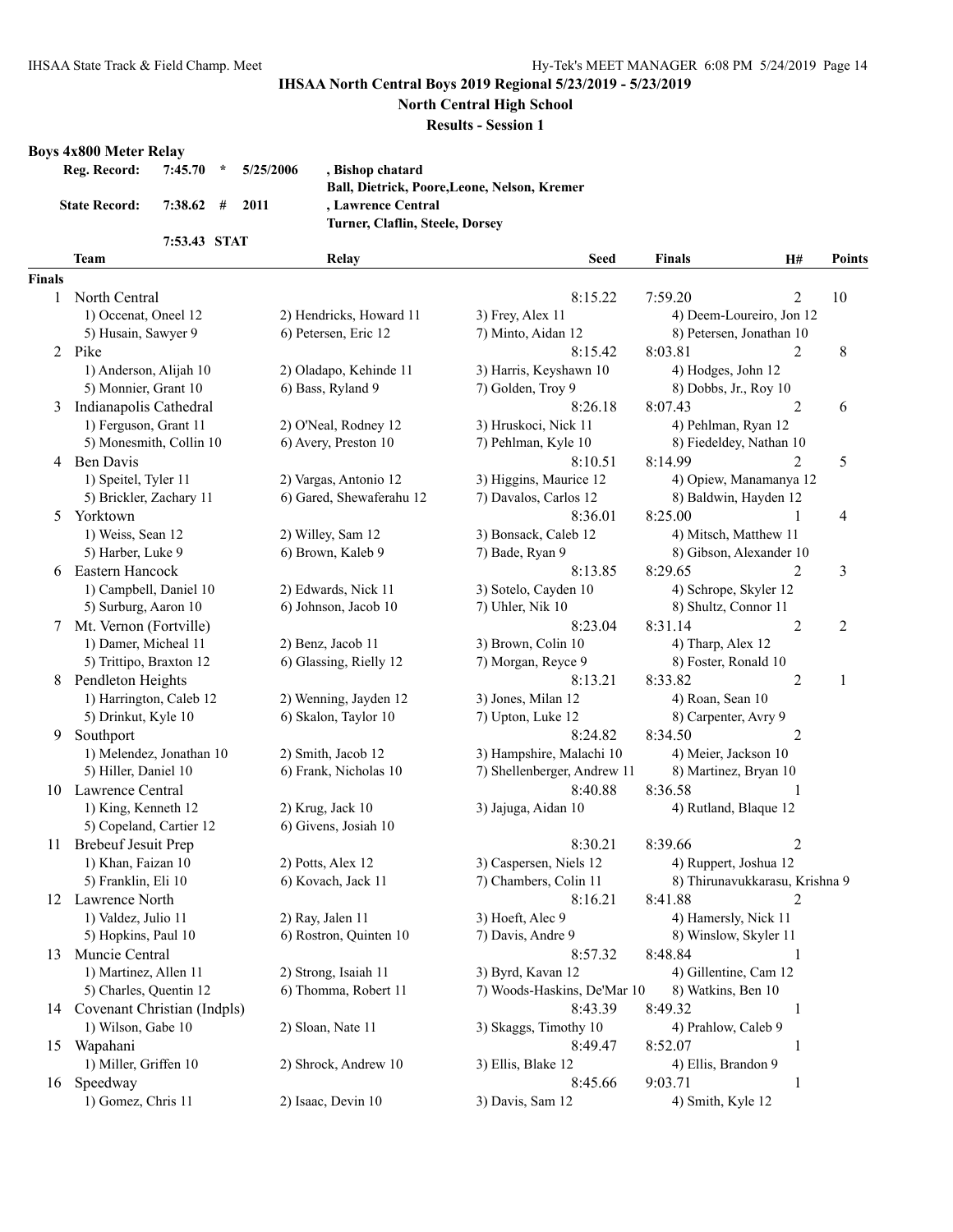**North Central High School**

**Results - Session 1**

# **Boys High Jump**

| Reg. Record:         |              | $7-01$ * $5/1997$ | Lamar Johnson, North Central           |
|----------------------|--------------|-------------------|----------------------------------------|
| <b>State Record:</b> | 7-04 #       | -2018             | <b>Nate Patterson, Hanover Central</b> |
|                      | 6-04.50 STAT |                   |                                        |

|        | Yr School<br><b>Name</b> |    |                                | <b>Seed</b> | <b>Finals</b> |             | <b>Points</b> |
|--------|--------------------------|----|--------------------------------|-------------|---------------|-------------|---------------|
| Finals |                          |    |                                |             |               |             |               |
|        | Garrett, Kaymren         |    | 10 Lawrence Central            | 6-07.00     | $6 - 10.00$   | <b>STAT</b> | 10            |
| 2      | Mitchell, Jr., Lawrence  |    | 12 Pike                        | 6-08.00     | J6-10.00      | <b>STAT</b> | 8             |
| 3      | Day, Dominic             |    | Ben Davis                      | 6-01.00     | $6 - 04.50$   | <b>STAT</b> | 6             |
| 4      | Spencer, Nate            |    | Pendleton Heights              | $6 - 00.00$ | 6-03.00       |             | 5             |
| 5      | Danley, Semaj            | 12 | Perry Meridian                 | $5-10.00$   | $6 - 02.00$   |             | 4             |
| 6      | Randall, Gavin           | 12 | Jay County                     | 6-01.00     | J6-02.00      |             | 3             |
|        | St. Clair, Jordan        | 12 | Lawrence North                 | $6 - 02.00$ | $J6-02.00$    |             | 1.50          |
|        | Clark, Malcolm           |    | Indianapolis Cathedral         | $6 - 02.00$ | $J6-02.00$    |             | 1.50          |
| 9      | Cotton, Donnell          | 11 | Pike                           | $6 - 02.00$ | J6-02.00      |             |               |
| 10     | Jones, Dekahri           | 12 | Perry Meridian                 | $6 - 00.00$ | $6 - 00.00$   |             |               |
| 11     | Henderson, Ethan         | 10 | Southport                      | $5-10.00$   | J6-00.00      |             |               |
| 12     | Reid, Rodney             | 12 | Wes-Del                        | $6 - 00.00$ | $5 - 10.00$   |             |               |
| 12     | Spence, Tanner           | 11 | Union City                     | $5 - 10.00$ | $5 - 10.00$   |             |               |
| 12     | Priester, Tyquez         | 12 | Anderson                       | 5-10.00     | $5 - 10.00$   |             |               |
| 12     | Hobbs, Harris            | 11 | Daleville                      | $5-10.00$   | $5 - 10.00$   |             |               |
| 12     | Williams, Travon         |    | North Central                  | 5-10.00     | $5 - 10.00$   |             |               |
| $---$  | Hiatt, Caleb             | 12 | Yorktown                       | $6 - 00.00$ | <b>NH</b>     |             |               |
| ---    | Jeter, Micah             | 12 | Ben Davis                      | $5-10.00$   | <b>NH</b>     |             |               |
| ---    | Jones, Andrew            | 10 | Mt. Vernon (Fortville)         | 5-10.00     | NH            |             |               |
|        | McClain, Caden           | 10 | Pendleton Heights              | $6 - 00.00$ | <b>NH</b>     |             |               |
| ---    | Ball, Derrick            |    | Indianapolis Arsenal Technical | 5-10.00     | NH            |             |               |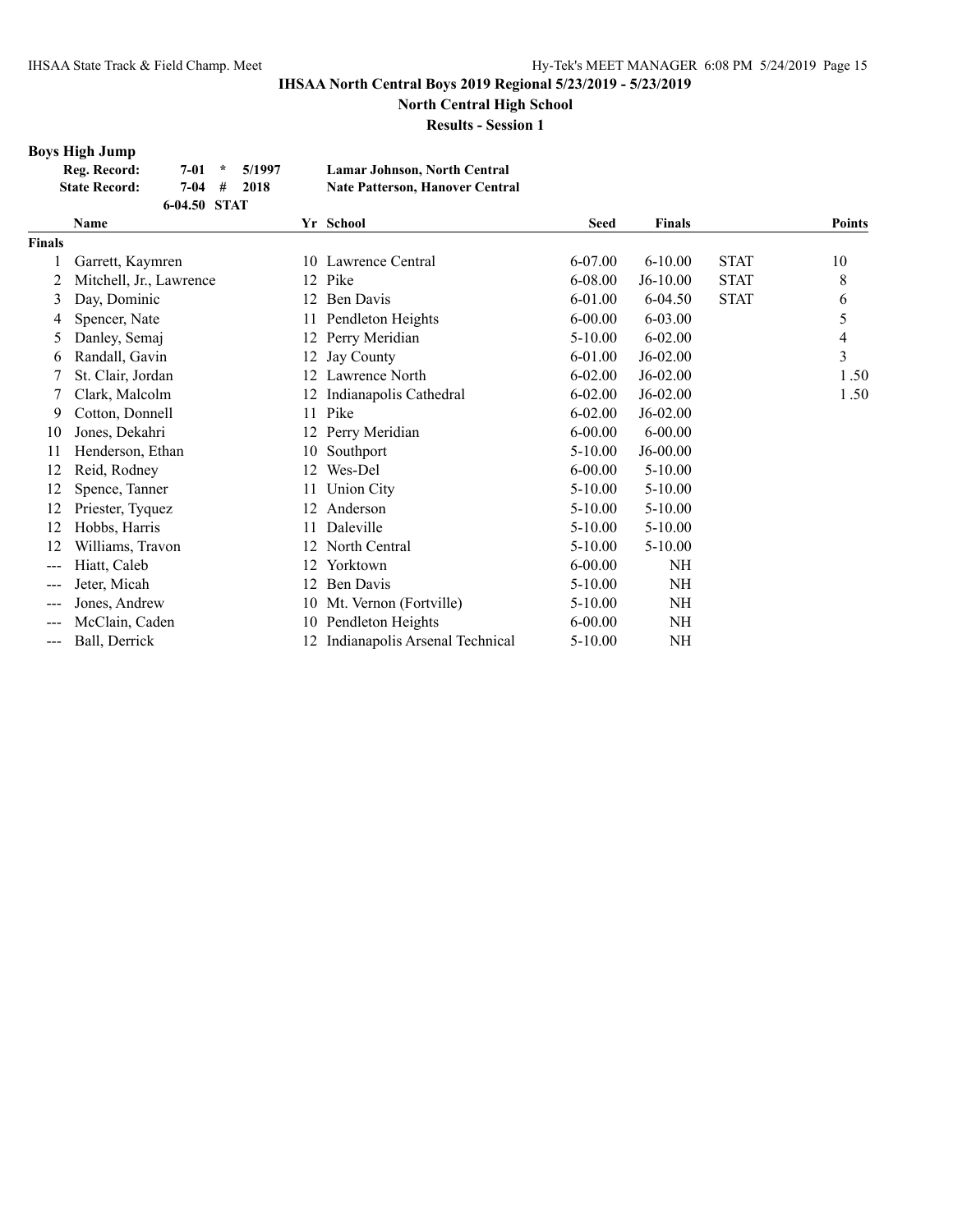**North Central High School**

**Results - Session 1**

#### **Boys Pole Vault**

|               | Reg. Record:<br>$16-01$<br>5/2009<br>$\star$<br><b>State Record:</b><br>17-06.25<br>2018<br>#<br>14-04.00 STAT |    | <b>Zach Saunders, Lawrence Central</b><br><b>Colton Crum, Frankfort</b> |              |                              |               |
|---------------|----------------------------------------------------------------------------------------------------------------|----|-------------------------------------------------------------------------|--------------|------------------------------|---------------|
|               | Name                                                                                                           |    | Yr School                                                               | Seed         | <b>Finals</b>                | <b>Points</b> |
| <b>Finals</b> |                                                                                                                |    |                                                                         |              |                              |               |
|               | Stone, Nathan                                                                                                  | 12 | Lawrence North                                                          | 17-06.00     | <b>STAT</b><br>17-00.75<br>× | 10            |
|               | Hutchens, John                                                                                                 | 12 | Indianapolis Cathedral                                                  | 13-06.00     | 13-06.00                     | 8             |
| 3             | Clark, Malachi                                                                                                 | 10 | Pike                                                                    | 12-00.00     | 12-06.00                     | 6             |
| 4             | Martin, Max                                                                                                    |    | Indianapolis Cathedral                                                  | 11-06.00     | 12-00.00                     | 5             |
| 5             | Taylor, Nick                                                                                                   | 10 | Pendleton Heights                                                       | 11-06.00     | J12-00.00                    | 4             |
| 6             | LaBelle, Keagan                                                                                                |    | 9 Mt. Vernon (Fortville)                                                | 12-00.00     | 11-06.00                     | 3             |
|               | Loftus, Patrick                                                                                                |    | Lawrence Central                                                        | 10-06.00     | $11-00.00$                   | 2             |
| 8             | Gardner, Ross                                                                                                  | 10 | Pike                                                                    | $11 - 00.00$ | $J11-00.00$                  |               |
| 9             | Cobb, Cayden                                                                                                   |    | Lawrence Central                                                        | $11 - 00.00$ | J11-00.00                    |               |
| 10            | Mar, Sa                                                                                                        | 9  | Perry Meridian                                                          | 10-06.00     | 10-06.00                     |               |
| 11            | Cooper, John                                                                                                   |    | Indianapolis Cardinal Ritter                                            | 11-00.00     | J10-06.00                    |               |
| 12            | Herbert, Darien                                                                                                | 12 | Ben Davis                                                               | 10-06.00     | $10 - 00.00$                 |               |
| 13            | Haag, Evan                                                                                                     | 10 | Southport                                                               | 10-06.00     | J10-00.00                    |               |
| ---           | Penafiel, Ralph                                                                                                |    | Brebeuf Jesuit Prep                                                     | 10-06.00     | <b>NH</b>                    |               |
| ---           | Martinez, Allen                                                                                                |    | Muncie Central                                                          | $9 - 06.00$  | NH                           |               |
| ---           | Walker, Da'Marion                                                                                              | 10 | Muncie Central                                                          | $9 - 06.00$  | NΗ                           |               |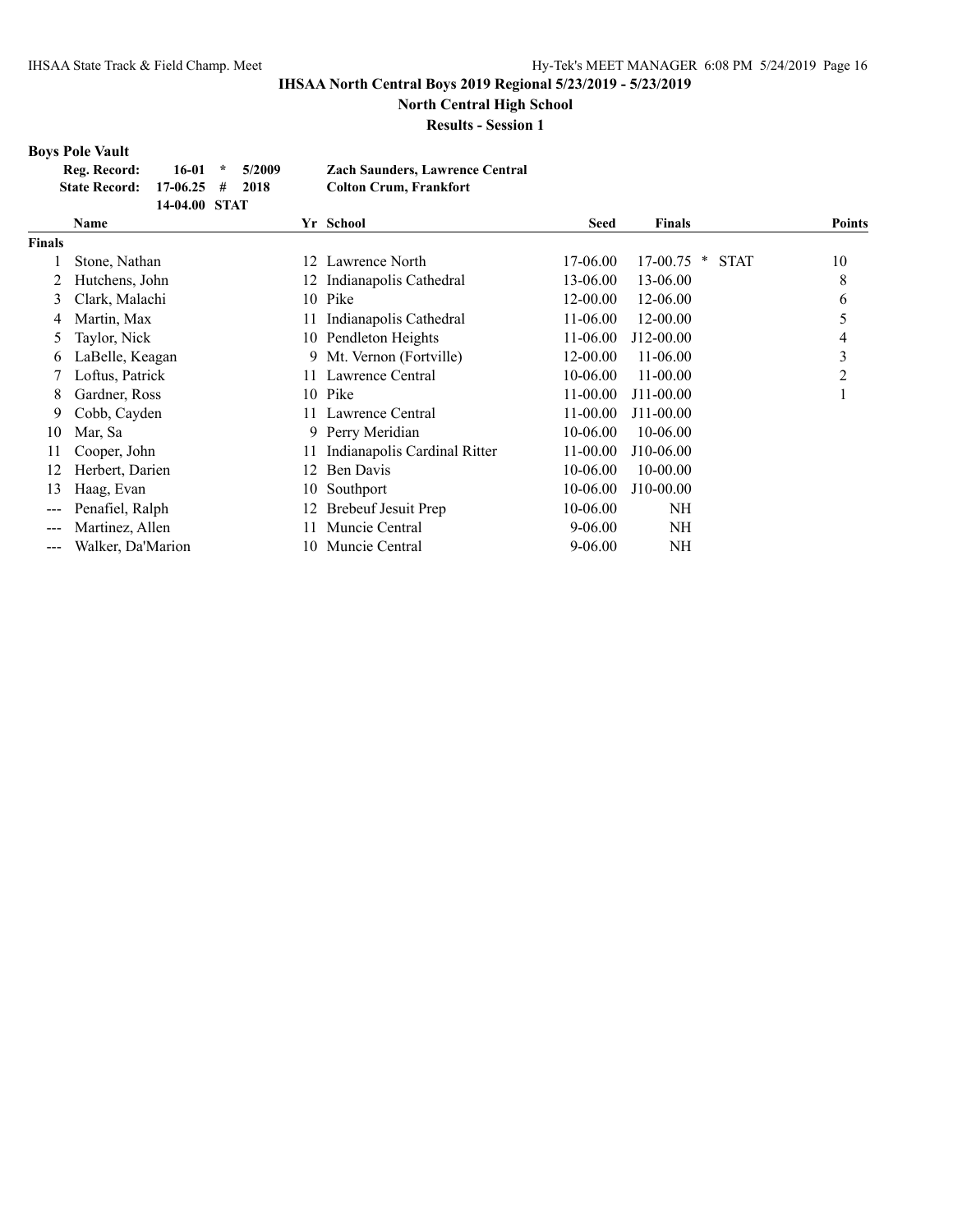**North Central High School**

**Results - Session 1**

# **Boys Long Jump**

| Reg. Record:                  |               | $24-08$ * 5/2007 | <b>Traquincey Wilson, Lawrence Central</b> |
|-------------------------------|---------------|------------------|--------------------------------------------|
| State Record: 24-07.75 # 1995 |               |                  | Frankie Young, Kokomo                      |
|                               | 22-04.75 STAT |                  |                                            |

|        | <b>Name</b>             |     | Yr School                      | <b>Seed</b>  | <b>Finals</b> |             | <b>H#</b> | <b>Points</b>  |
|--------|-------------------------|-----|--------------------------------|--------------|---------------|-------------|-----------|----------------|
| Finals |                         |     |                                |              |               |             |           |                |
|        | Day, Dominic            | 12. | Ben Davis                      | 23-03.00     | 23-01.50      | <b>STAT</b> | 2         | 10             |
|        | Gardner, Montell        | 12. | Indianapolis Arsenal Technical | 21-11.75     | 22-10.75      | <b>STAT</b> | 2         | 8              |
| 3      | Grays, Kynton           | 12  | Indianapolis Cardinal Ritter   | 22-08.50     | 22-10.25      | <b>STAT</b> | 2         | 6              |
| 4      | Stanley, Zac            | 11  | Delta                          | 21-04.50     | 22-06.75      | <b>STAT</b> | 2         | 5              |
| 5      | Malatestinic, Jarek     | 12  | Indianapolis Cardinal Ritter   | $21 - 03.00$ | 21-08.75      |             | 2         | 4              |
| 6      | Ball, Derrick           | 12. | Indianapolis Arsenal Technical | 21-08.50     | 21-06.50      |             | 2         | 3              |
|        | Jelks-Crawford, Richard | 12. | Lawrence North                 | 20-04.75     | 21-05.50      |             |           | $\overline{2}$ |
| 8      | Stitt, Wesley           | 11. | Delta                          | 20-08.00     | 21-03.25      |             |           |                |
| 9      | Welch, Miguel           | 12  | Lawrence Central               | 20-06.50     | $21 - 02.50$  |             |           |                |
| 10     | Green, Brandin          | 12. | Perry Meridian                 | 21-01.50     | 20-07.00      |             | 2         |                |
| 11     | Adeyonu, Opeyemi        |     | North Central                  | 21-11.25     | 20-05.00      |             | 2         |                |
| 12     | Gaskin, Elijah          |     | Lawrence Central               | 21-03.25     | 20-03.50      |             | 2         |                |
| 13     | Moore, Kyle             | 12  | Eastern Hancock                | 20-00.75     | 20-01.25      |             |           |                |
| 14     | Jones, Josh             | 10  | Indianapolis George Washington | 20-05.50     | 19-05.00      |             |           |                |
|        | Campbell, Omar          | 12. | Muncie Central                 | 20-05.50     | ND            |             |           |                |
|        | Schnake, Mason          |     | Muncie Central                 | 20-06.00     | <b>ND</b>     |             |           |                |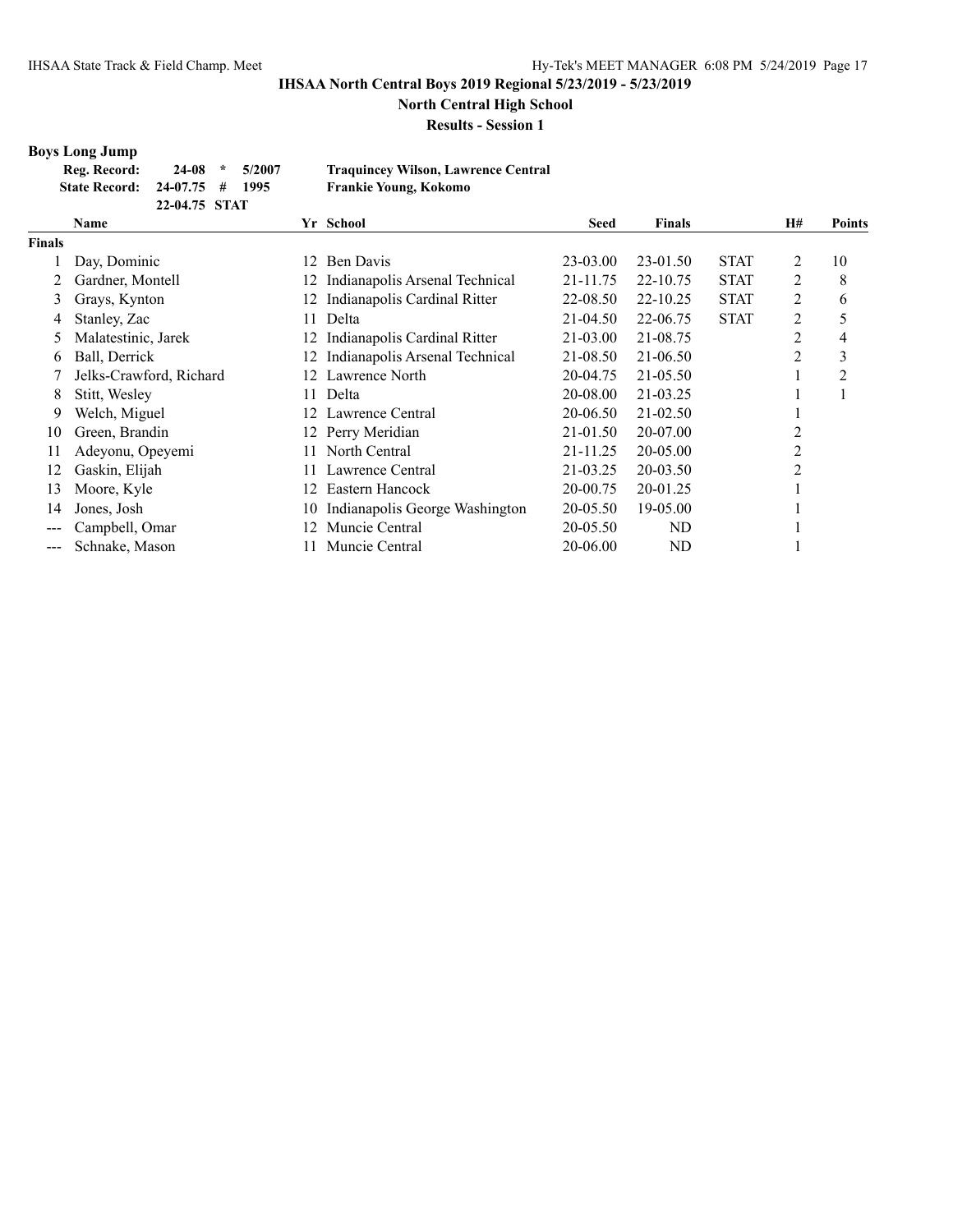**North Central High School**

**Results - Session 1**

# **Boys Shot Put**<br>Reg. Record:

|               | 66-09<br>5/2007<br>Reg. Record:<br>÷<br><b>State Record:</b><br>66-08.50<br>1997<br>#<br>53-05.50 STAT |     | <b>Brandon Pounds, Lawrence North</b><br>Jeremy Allen, Pike |             |               |             |                |               |
|---------------|--------------------------------------------------------------------------------------------------------|-----|-------------------------------------------------------------|-------------|---------------|-------------|----------------|---------------|
|               | <b>Name</b>                                                                                            |     | Yr School                                                   | <b>Seed</b> | <b>Finals</b> |             | H#             | <b>Points</b> |
| <b>Finals</b> |                                                                                                        |     |                                                             |             |               |             |                |               |
|               | Alyea, Ethan                                                                                           | 12  | North Central                                               | 56-02.50    | 58-07.00      | <b>STAT</b> | 1              | 10            |
|               | Renick, Dylan                                                                                          | 12. | Decatur Central                                             | 53-08.00    | 54-00.50      | <b>STAT</b> |                | 8             |
| 3             | Conley, Evan                                                                                           | 10  | Delta                                                       | 48-02.50    | 52-03.00      |             | 2              | 6             |
| 4             | Gray, JaVonn                                                                                           | 12  | Lawrence Central                                            | 56-01.00    | 51-11.00      |             |                | 5             |
| 5             | Jones, Ontarius                                                                                        | 12  | Anderson                                                    | 51-02.50    | 51-04.50      |             | ш              | 4             |
| 6             | Harvey, Andrew                                                                                         | 10- | Pendleton Heights                                           | 49-05.50    | 51-02.00      |             |                | 3             |
|               | Moore, Walker                                                                                          | 10  | Yorktown                                                    | 48-10.50    | 49-07.00      |             |                | 2             |
| 8             | Wilson, Joseph                                                                                         | 12. | Lawrence Central                                            | 46-08.50    | 48-05.50      |             | 2              |               |
| 9             | Jones, Gabriel                                                                                         | 12  | Park Tudor                                                  | 48-02.50    | 48-01.00      |             | 2              |               |
| 10            | Monroe, Bryce                                                                                          | 11. | Muncie Burris                                               | 46-00.50    | 47-08.50      |             | 2              |               |
| 11            | Wainscott, Chris                                                                                       | 11. | Perry Meridian                                              | 50-02.00    | J47-08.50     |             | -1             |               |
| 12            | Pemberton, Adam                                                                                        | 12. | Indianapolis Bishop Chatard                                 | 48-11.00    | 47-02.50      |             |                |               |
| 13            | Pagel, Steven                                                                                          | 12  | Southport                                                   | 47-08.00    | 46-04.00      |             | 2              |               |
| 14            | Finley, Markus                                                                                         |     | Lawrence North                                              | 47-09.00    | $46 - 00.00$  |             | 2              |               |
| 15            | Lawler, Gabe                                                                                           | 12  | Eastern Hancock                                             | 47-05.75    | $45 - 02.00$  |             | 2              |               |
| 16            | Foustnight, Bryan                                                                                      | 12. | <b>Anderson Preparatory Academy</b>                         | 46-08.25    | 42-09.50      |             | $\overline{c}$ |               |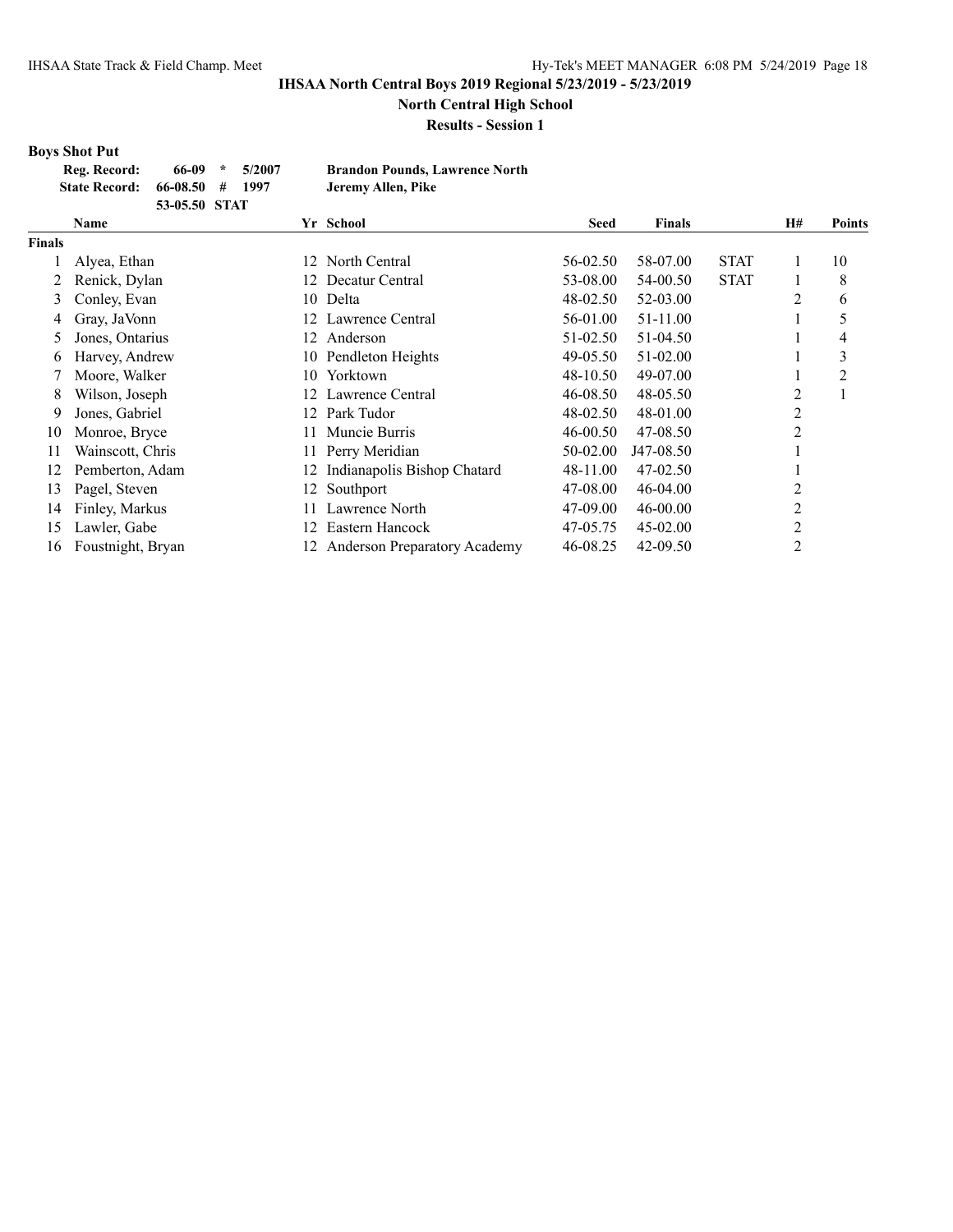**North Central High School**

**Results - Session 1**

# **Boys Discus Throw**

| Reg. Record:         | $204-09$ *  | 5/2008 | Jeremy Allen, Pike                   |
|----------------------|-------------|--------|--------------------------------------|
| <b>State Record:</b> | $217-01$ #  | - 1997 | <b>John Schulte, Hanover Central</b> |
|                      | 159-10 STAT |        |                                      |

|                   | <b>Name</b>       |     | Yr School                    | <b>Seed</b> | <b>Finals</b> |             | H#             | <b>Points</b>  |
|-------------------|-------------------|-----|------------------------------|-------------|---------------|-------------|----------------|----------------|
| <b>Finals</b>     |                   |     |                              |             |               |             |                |                |
|                   | Alyea, Ethan      | 12. | North Central                | 174-07.50   | 167-06.00     | <b>STAT</b> | 2              | 10             |
|                   | Monroe, Bryce     | 11. | Muncie Burris                | 138-09      | 151-03.00     |             | 2              | 8              |
| 3                 | Moore, Walker     | 10. | Yorktown                     | 139-00      | 143-09.00     |             | 2              | 6              |
| 4                 | Harvey, Andrew    |     | 10 Pendleton Heights         | 141-09      | 140-00.00     |             | $\overline{2}$ | 5              |
| 5                 | Pendleton, Noah   | 10- | Perry Meridian               | 130-00      | 135-03.00     |             |                | 4              |
| 6                 | Renick, Dylan     | 12. | Decatur Central              | 138-10      | 133-04.00     |             | 2              | 3              |
|                   | Wainscott, Chris  | 11- | Perry Meridian               | 143-01      | 131-11.00     |             | 2              | $\overline{2}$ |
| 8                 | Jones, Gabriel    | 12. | Park Tudor                   | 134-05.50   | 131-01.00     |             |                |                |
| 9                 | Baule, Samuel     | 12. | Muncie Central               | 123-05      | 125-11.00     |             |                |                |
| 10                | Cueto, Corryen    | 12. | Lawrence North               | 134-06      | 124-07.00     |             |                |                |
| 11                | Conley, Evan      | 10. | Delta                        | 137-09      | 123-03.50     |             |                |                |
| 12                | Tellas, Matthew   | 12. | Southport                    | 122-04      | 121-02.00     |             |                |                |
| 13                | Thomas, Sam       | 10  | Knightstown                  | 125-11      | 116-10.00     |             |                |                |
| 14                | Foustnight, Bryan | 12. | Anderson Preparatory Academy | 125-09      | 114-03.00     |             |                |                |
| $\qquad \qquad -$ | Collins, Mynais   | 11  | Ben Davis                    | 150-00      | ND            |             | 2              |                |
| $---$             | Brooks, Dezuan    | 12. | Lawrence Central             | 142-02.50   | ND            |             | 2              |                |